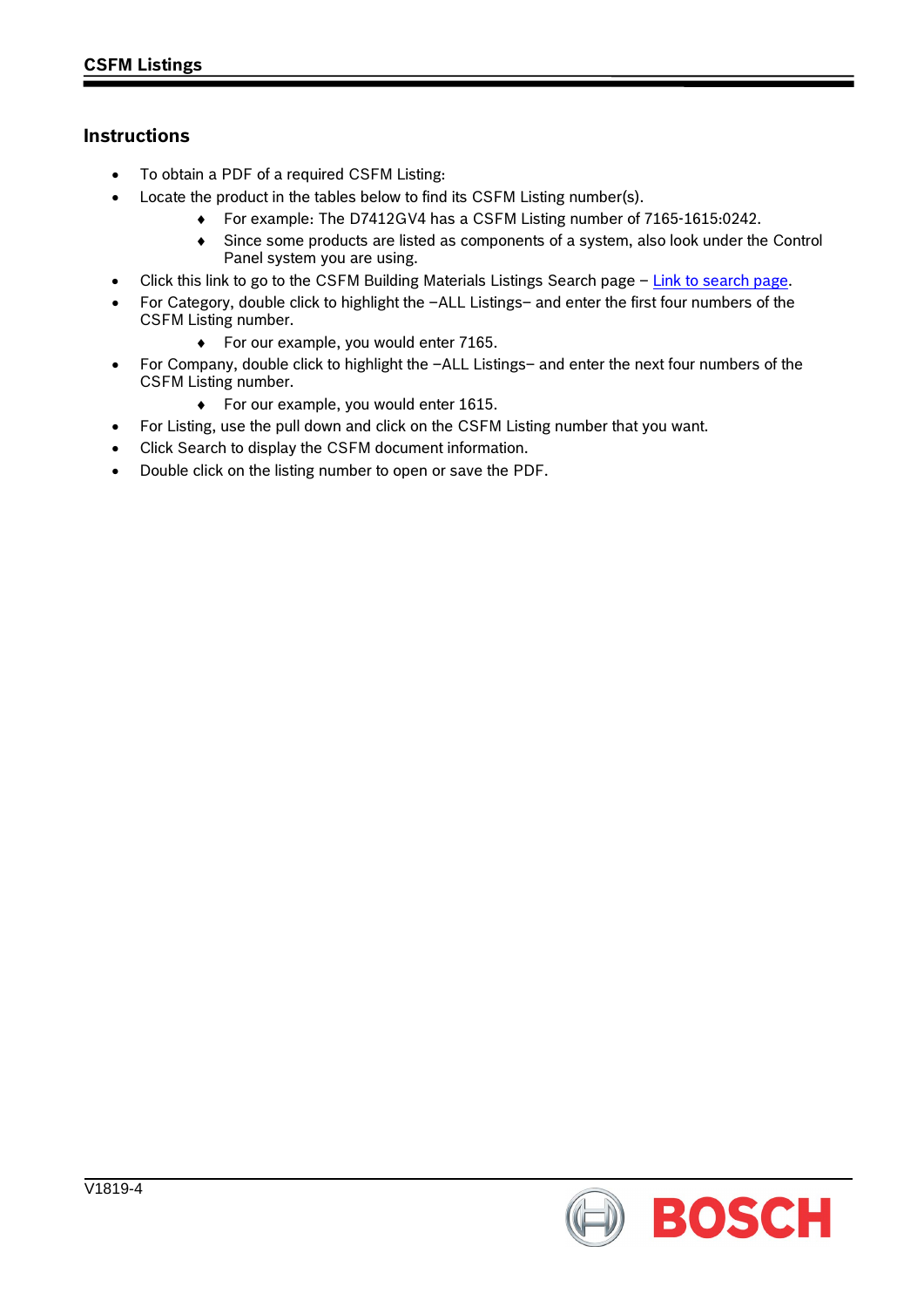## **5600 Mechanical Heat Detectors**

| As used                                             | <b>CSFM Listing number</b> |
|-----------------------------------------------------|----------------------------|
| <b>System Sensor Listings</b>                       | 7270-1653:0167             |
| 5601P, 5602, 5603, 5604, 5621, 5622, 5623, and 5624 |                            |

### **AE1**

| As used                       | <b>CSFM Listing number</b> |
|-------------------------------|----------------------------|
| Compatible enclosure for B520 | 7300-1615:0248             |

## **AE2**

| l As used                     | <b>CSFM Listing number</b> |
|-------------------------------|----------------------------|
| Compatible enclosure for B520 | 7300-1615:0248             |

### **AE203R**

| As used               | <b>CSFM Listing number</b> |
|-----------------------|----------------------------|
| As component of D9068 | 7300-1615:0182             |

### **AH Electronic Horns**

| As used                             | <b>CSFM Listing number</b> |
|-------------------------------------|----------------------------|
| <b>Wheelock Listings</b><br>AH-24-R | 7125-0785:0131             |
|                                     |                            |

## **AH Weatherproof Electronic Horns**

| As used                  | <b>CSFM Listing number</b> |
|--------------------------|----------------------------|
| <b>Wheelock Listings</b> | 7125-0785:0131             |
| AH-24WP-R                |                            |

## **AL802-WAL**

| As used                          | <b>CSFM Listing number</b> |
|----------------------------------|----------------------------|
| <b>Altronix Listing</b>          | 7315-1335:0107             |
| AL802-WAL (Altronix AL802UL-ADA) |                            |

### **AL1002WAL**

| As used                  | <b>CSFM Listing number</b> |
|--------------------------|----------------------------|
| <b>Altronix Listings</b> | 7315-1335:0110             |
| AL1002UL-ADA             |                            |

# **AMT-12/24 Multitone Electronic Appliances**

| ' As used                               | <b>CSFM Listing number</b> |
|-----------------------------------------|----------------------------|
| <b>Wheelock Listings</b><br>AMT-12/24-R | 7135-0785:0127             |
|                                         |                            |

### **AP-R**

| As used                  | GSFM Listing number |
|--------------------------|---------------------|
| <b>Wheelock Listings</b> | 7300-0785:0177      |
| - AP                     |                     |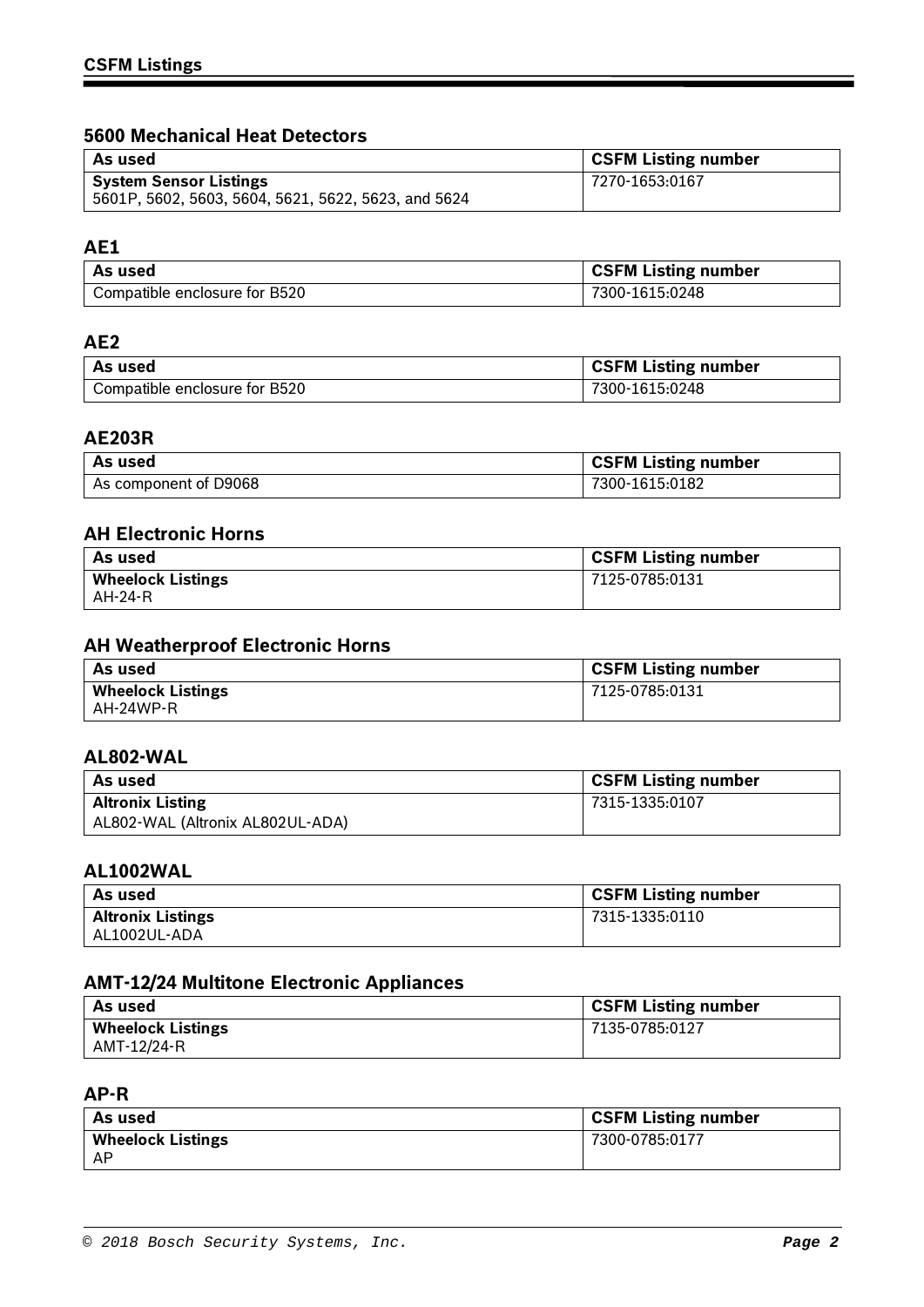# **ASWP Weatherproof Horn Strobes**

| As used                      | <b>CSFM Listing number</b> |
|------------------------------|----------------------------|
| <b>Wheelock Listings</b>     | 7125-0785:0131             |
| Ceiling-mount: ASWP-2475C-FR |                            |
| Wall-mount: ASWP-2475W-FR    | 7125-0785:0131             |

# **B10**

| As used                                 | <b>CSFM Listing number</b> |
|-----------------------------------------|----------------------------|
| As component of B3512, B4512, and B5512 | 7167-1615:0247             |

# **B11**

| As used                                 | <b>CSFM Listing number</b> |
|-----------------------------------------|----------------------------|
| As component of B3512, B4512, and B5512 | 7167-1615:0247             |

## **B46**

| As used    | <b>CSFM Listing number</b> |
|------------|----------------------------|
| <b>B46</b> | 300-1615:0253'             |

## **B56**

| As used                                            | <b>CSFM Listing number</b> |
|----------------------------------------------------|----------------------------|
| As component of B3512, B4512, and B5512            | 7167-1615:0247             |
| As component of D7212GV4, D7412GV4, and D9412GV4   | 7167-1615:0243             |
| As component of B9512G, B9512G-E, B8512G, B8512G-E | 7167-1615:0252             |

# **B201**

| l As used                               | <b>CSFM Listing number</b> |
|-----------------------------------------|----------------------------|
| As component of B3512, B4512, and B5512 | 7167-1615:0247             |

### **B208**

| As used                                            | <b>CSFM Listing number</b>     |
|----------------------------------------------------|--------------------------------|
| As component of D7412GV4 and D9412GV4              | 7165-1615:0242                 |
| As component of D7212GV4, D7412GV4, and D9412GV4   | 7167-1615:0243                 |
| As component of B9512G, B9512G-E, B8512G, B8512G-E | 7165-1615:0251, 7167-1615:0252 |

#### **B299**

| As used                                            | <b>CSFM Listing number</b>     |
|----------------------------------------------------|--------------------------------|
| As component of B9512G, B9512G-E, B8512G, B8512G-E | 7165-1615:0251, 7167-1615:0252 |

# **B308**

| As used                                            | <b>CSFM Listing number</b>     |
|----------------------------------------------------|--------------------------------|
| As component of D7412GV4 and D9412GV4              | 7165-1615:0242                 |
| As component of D7212GV4, D7412GV4, and D9412GV4   | 7167-1615:0243                 |
| As component of B9512G, B9512G-E, B8512G, B8512G-E | 7165-1615:0251, 7167-1615:0252 |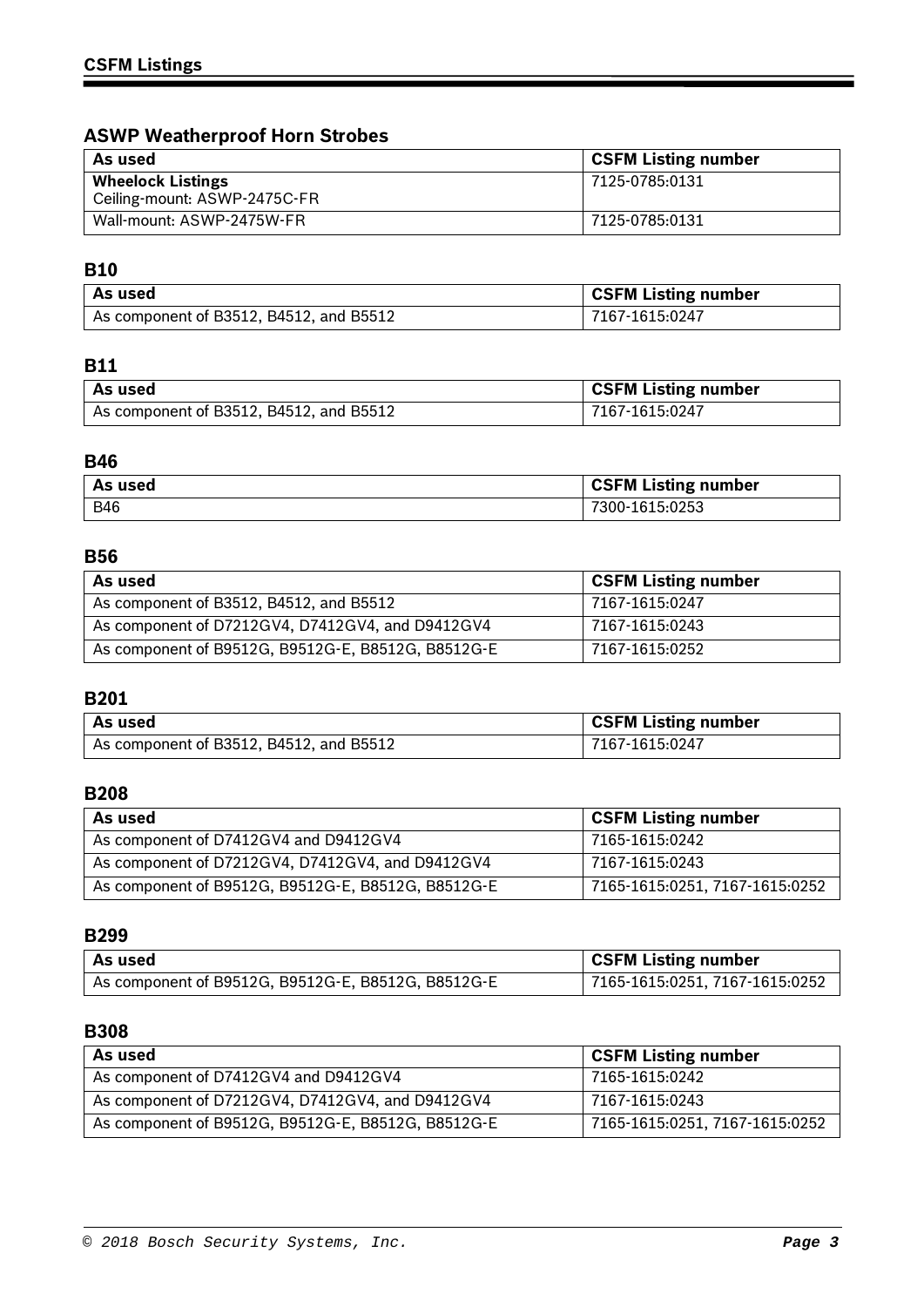## **B420**

| As used                                            | <b>CSFM Listing number</b> |
|----------------------------------------------------|----------------------------|
| B420                                               | 7300-1615:0241             |
| As component of D7412GV4 and D9412GV4              | 7165-1615:0242             |
| As component of D7212GV4, D7412GV4, and D9412GV4   | 7167-1615:0243             |
| As component of B9512G, B9512G-E, B8512G, B8512G-E | 7167-1615:0252             |

# **B426**

| As used                                            | <b>CSFM Listing number</b>     |
|----------------------------------------------------|--------------------------------|
| B426                                               | 7300-1615:0241                 |
| As component of B3512, B4512, and B5512            | 7167-1615:0247                 |
| As component of B9512G, B9512G-E, B8512G, B8512G-E | 7165-1615:0251, 7167-1615:0252 |

## **B430**

| As used                                            | <b>CSFM Listing number</b>     |
|----------------------------------------------------|--------------------------------|
| As component of B3512, B4512, and B5512            | 7167-1615:0247                 |
| As component of B9512G, B9512G-E, B8512G, B8512G-E | 7165-1615:0251, 7167-1615:0252 |

### **B440**

| As used                                            | <b>CSFM Listing number</b>     |
|----------------------------------------------------|--------------------------------|
| As component of B9512G, B9512G-E, B8512G, B8512G-E | 7165-1615:0251, 7167-1615:0252 |
| As component of B3512, B4512, and B5512            | 7167-1615:0247                 |
| As component of D7412GV4 and D9412GV4              | 7165-1615:0242                 |
| As component of D7212GV4, D7412GV4, and D9412GV4   | 7167-1615:0243                 |
| As component of FPD-7024                           | 7165-1615:0227                 |

## **B441**

| As used                                            | <b>CSFM Listing number</b>     |
|----------------------------------------------------|--------------------------------|
| As component of B9512G, B9512G-E, B8512G, B8512G-E | 7165-1615:0251, 7167-1615:0252 |
| As component of B3512, B4512, and B5512            | 7167-1615:0247                 |
| As component of D7412GV4 and D9412GV4              | 7165-1615:0242                 |
| As component of D7212GV4, D7412GV4, and D9412GV4   | 7167-1615:0243                 |
| As component of FPD-7024                           | 7165-1615:0227                 |

### **B443**

| As used                                            | <b>CSFM Listing number</b>     |
|----------------------------------------------------|--------------------------------|
| As component of B9512G, B9512G-E, B8512G, B8512G-E | 7165-1615:0251, 7167-1615:0252 |
| As component of B3512, B4512, and B5512            | 7167-1615:0247                 |
| As component of D7412GV4 and D9412GV4              | 7165-1615:0242                 |
| As component of D7212GV4, D7412GV4, and D9412GV4   | 7167-1615:0243                 |
| As component of FPD-7024                           | 7165-1615:0227                 |

Ξ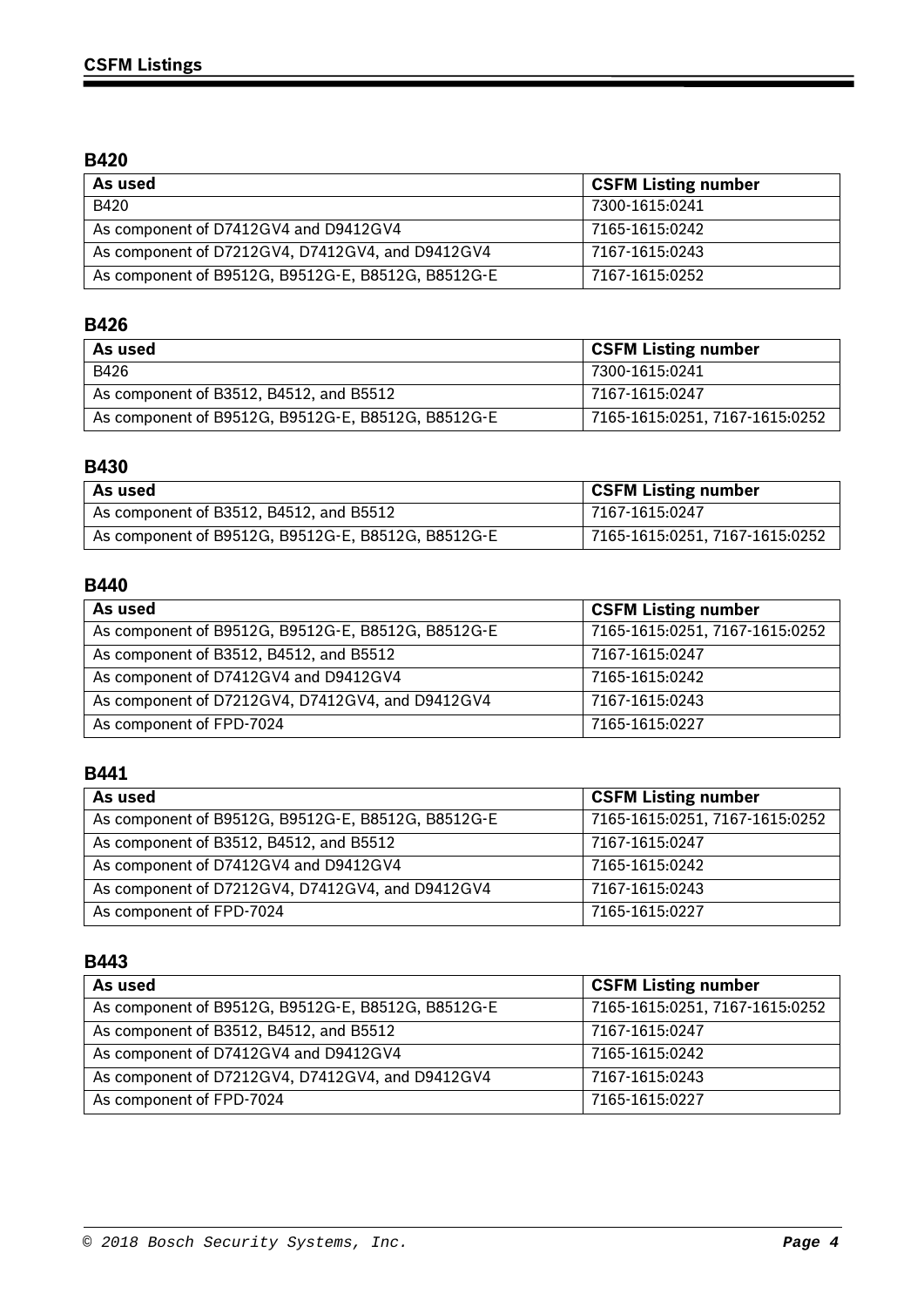# **B450**

| As used                                            | <b>CSFM Listing number</b>     |
|----------------------------------------------------|--------------------------------|
| As component of B9512G, B9512G-E, B8512G, B8512G-E | 7165-1615:0251, 7167-1615:0252 |
| As component of B3512, B4512, and B5512            | 7167-1615:0247                 |
| As component of D7412GV4 and D9412GV4              | 7165-1615:0242                 |
| As component of D7212GV4, D7412GV4, and D9412GV4   | 7167-1615:0243                 |
| As component of FPD-7024                           | 7165-1615:0227                 |

# **B465**

| As used | <b>CSFM Listing number</b> |
|---------|----------------------------|
| B465    | 7300-1615:0253             |

# **B520**

| As used                                            | <b>CSFM Listing number</b>     |
|----------------------------------------------------|--------------------------------|
| <b>B520</b>                                        | 7300-1615:0248                 |
| As component of B3512, B4512, and B5512            | 7167-1615:0247                 |
| As component of B9512G, B9512G-E, B8512G, B8512G-E | 7165-1615:0251, 7167-1615:0252 |

# **B600**

| As used                                            | <b>CSFM Listing number</b> |
|----------------------------------------------------|----------------------------|
| As component of B9512G, B9512G-E, B8512G, B8512G-E | 7165-1615:0251             |

### **B810**

| l As used                               | <b>CSFM Listing number</b> |
|-----------------------------------------|----------------------------|
| As component of B3512, B4512, and B5512 | 7167-1615:0247             |

## **B820**

| As used                                                 | <b>CSFM Listing number</b> |
|---------------------------------------------------------|----------------------------|
| As component of D7212GV4, D7412GV4, and D9412GV4        | 7167-1615:0243             |
| $^1$ As component of B9512G, B9512G-E, B8512G, B8512G-E | 7167-1615:0252             |

### **B901**

| ∣ As used                                          | <b>CSFM Listing number</b>     |
|----------------------------------------------------|--------------------------------|
| As component of B9512G, B9512G-E, B8512G, B8512G-E | 7165-1615:0251, 7167-1615:0252 |

## **B915**

| As used                                            | <b>CSFM Listing number</b> |
|----------------------------------------------------|----------------------------|
| As component of B3512, B4512, and B5512            | 7167-1615:0247             |
| As component of D7212GV4, D7412GV4, and D9412GV4   | 7167-1615:0243             |
| As component of B9512G, B9512G-E, B8512G, B8512G-E | 7167-1615:0252             |

### **B920**

| As used                                            | <b>CSFM Listing number</b> |
|----------------------------------------------------|----------------------------|
| As component of B3512, B4512, and B5512            | 7167-1615:0247             |
| As component of D7212GV4, D7412GV4, and D9412GV4   | 7167-1615:0243             |
| As component of B9512G, B9512G-E, B8512G, B8512G-E | 7167-1615:0252             |

ī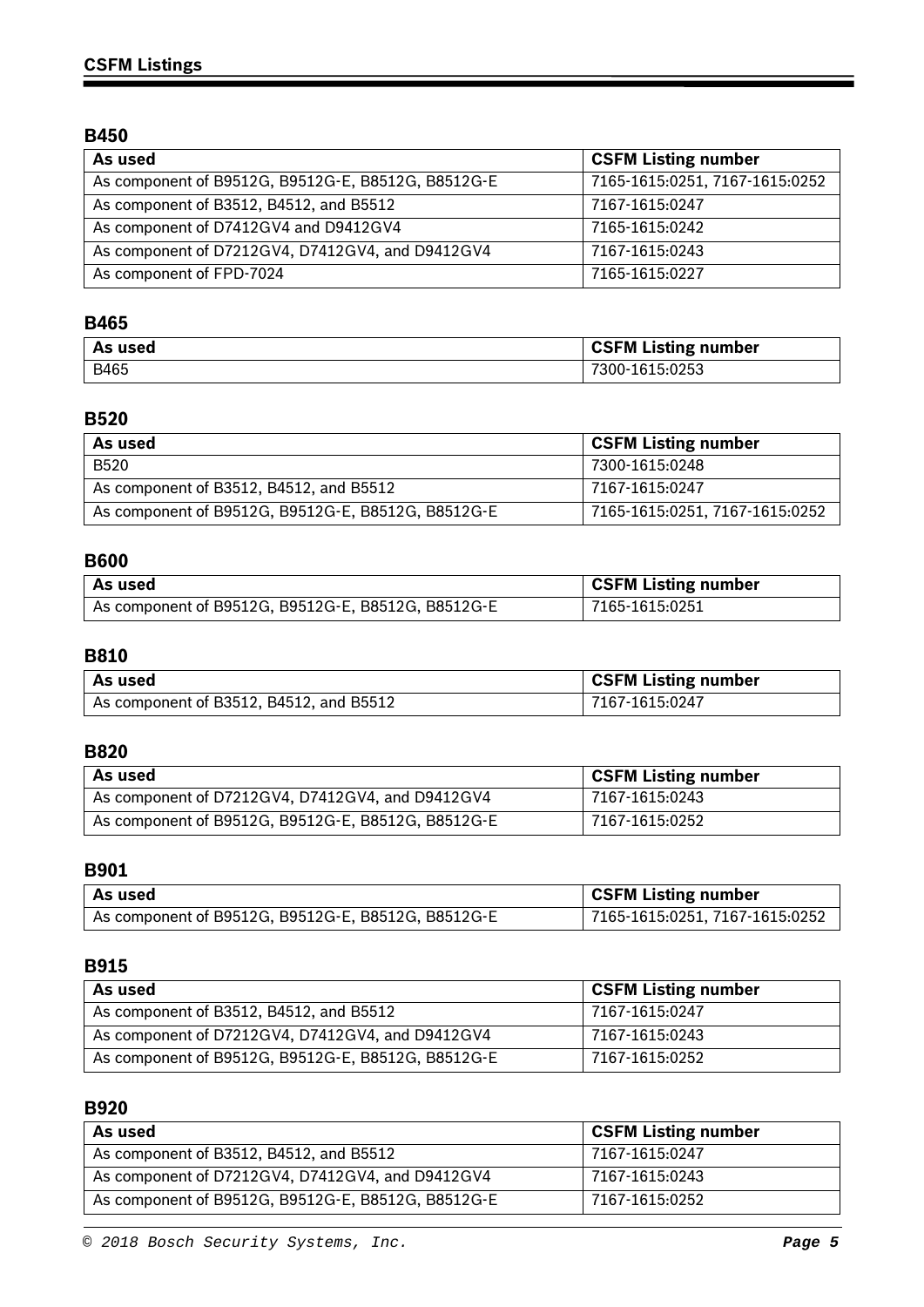# **B921C**

| As used                                            | <b>CSFM Listing number</b> |
|----------------------------------------------------|----------------------------|
| As component of B3512, B4512, and B5512            | 7167-1615:0247             |
| As component of D7212GV4, D7412GV4, and D9412GV4   | 7167-1615:0243             |
| As component of B9512G, B9512G-E, B8512G, B8512G-E | 7167-1615:0252             |

# **B921CW**

| ∣ As used                                        | <b>CSFM Listing number</b> |
|--------------------------------------------------|----------------------------|
| As component of B3512, B4512, and B5512          | 7167-1615:0247             |
| As component of D7212GV4, D7412GV4, and D9412GV4 | 7167-1615:0243             |

# **B925F**

| l As used                                          | <b>CSFM Listing number</b>     |
|----------------------------------------------------|--------------------------------|
| As component of B9512G, B9512G-E, B8512G, B8512G-E | 7165-1615:0251, 7167-1615:0252 |

### **B926F**

| l As used                                          | <b>CSFM Listing number</b>     |
|----------------------------------------------------|--------------------------------|
| As component of B9512G, B9512G-E, B8512G, B8512G-E | 7165-1615:0251, 7167-1615:0252 |

### **B930**

| As used                                            | <b>CSFM Listing number</b> |
|----------------------------------------------------|----------------------------|
| As component of B4512 and B5512                    | 7167-1615:0247             |
| As component of D7212GV4, D7412GV4, and D9412GV4   | 7167-1615:0243             |
| As component of B9512G, B9512G-E, B8512G, B8512G-E | 7167-1615:0252             |

# **B942, B942W**

| As used                                            | <b>CSFM Listing number</b> |
|----------------------------------------------------|----------------------------|
| As component of B3512, B4512, and B5512            | 7167-1615:0247             |
| As component of D7212GV4, D7412GV4, and D9412GV4   | 7167-1615:0243             |
| As component of B9512G, B9512G-E, B8512G, B8512G-E | 7167-1615:0252             |

## **B3512**

| As used | <b>CSFM Listing number</b> |
|---------|----------------------------|
| B3512   | 7167-1615:0247             |

#### **B4512**

| As used | CSFM Listing number |
|---------|---------------------|
| B4512   | 7167-1615:0247      |

## **B5512**

| As used | <b>CSFM Listing number</b> |
|---------|----------------------------|
| B5512   | 7167-1615:0247             |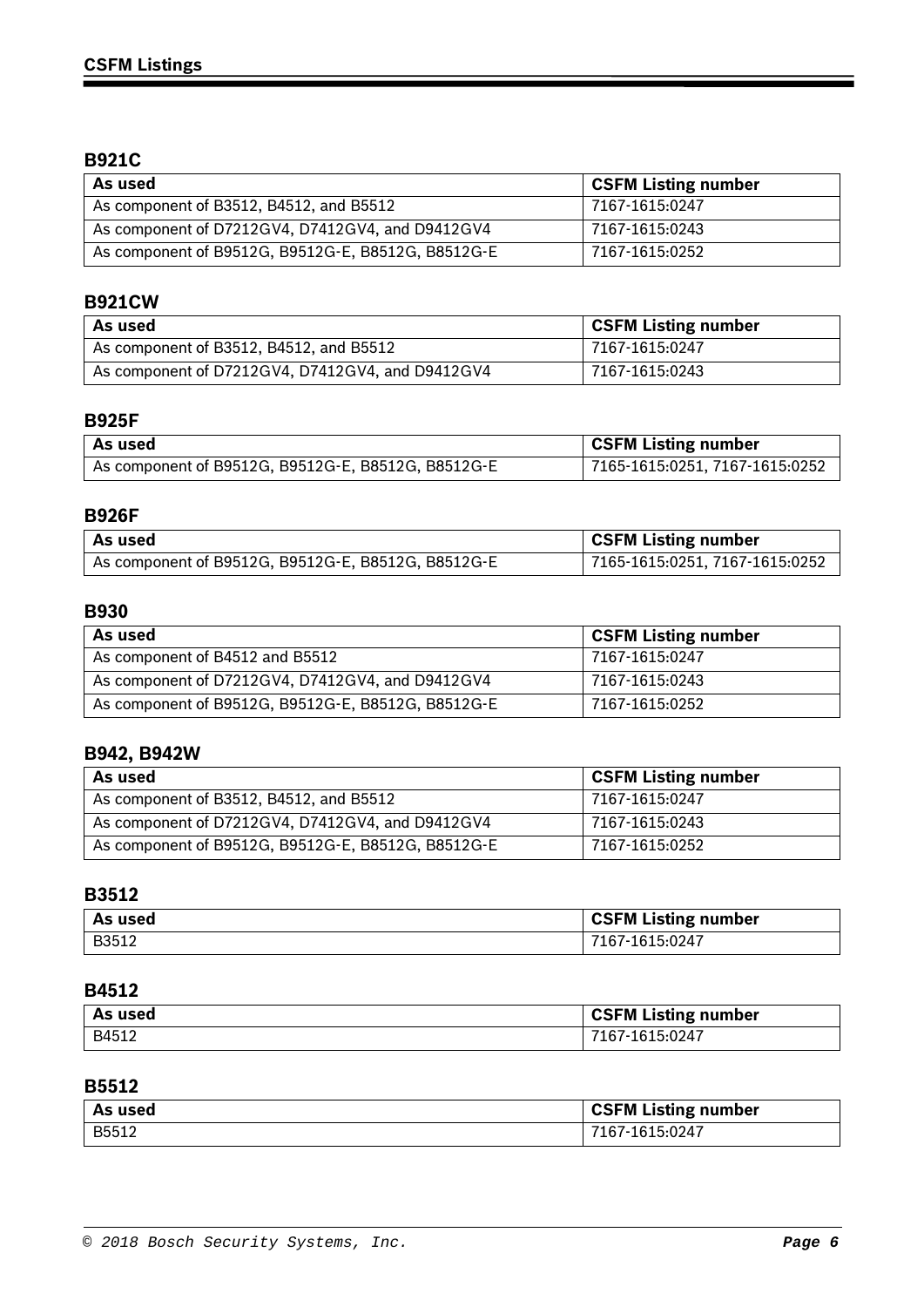## **B6512**

| As used | <b>CSFM Listing number</b> |
|---------|----------------------------|
| B6512   | 167-1615:0247              |

# **B8103**

| l As used                                          | <b>CSFM Listing number</b>     |
|----------------------------------------------------|--------------------------------|
| As component of B9512G, B9512G-E, B8512G, B8512G-E | 7165-1615:0251, 7167-1615:0252 |

## **B8512G and B9512G**

| As used  | <b>CSFM Listing number</b>     |
|----------|--------------------------------|
| B8512G-E | 7165-1615:0251, 7167-1615:0252 |

## **B8512G-E and B9512G-E**

| l As used | CSFM Listing number            |
|-----------|--------------------------------|
| B8512G-E  | 7165-1615:0251, 7167-1615:0252 |

### **BATB-40**

| As used                                                 | <b>CSFM Listing number</b> |
|---------------------------------------------------------|----------------------------|
| BATB-40                                                 | 7300-1615:0188             |
| As enclosure for D9412GV4 and D7412GV4                  | 7165-1615:0242             |
| As enclosure for B9512G, B9512G-E, B8512G, and B8512G-E | 7165-1615:0251             |
| Suitable for battery storage for B520                   | 7300-1615:0248             |

### **BATB-80**

| As used                                                 | <b>CSFM Listing number</b> |
|---------------------------------------------------------|----------------------------|
| BATB-80                                                 | 7300-1615:0188             |
| As enclosure for D9412GV4 and D7412GV4                  | 7165-1615:0242             |
| As enclosure for B9512G, B9512G-E, B8512G, and B8512G-E | 7165-1615:0251             |
| Suitable for battery storage for B520                   | 7300-1615:0248             |

### **BB-R**

| As used                               | <b>CSFM Listing number</b> |
|---------------------------------------|----------------------------|
| <b>Wheelock Listings</b><br><b>BB</b> | 7300-0785:0177             |
|                                       |                            |

### **C900V2**

| As used                                                          | <b>CSFM Listing number</b> |
|------------------------------------------------------------------|----------------------------|
| As control unit accessory for D6600, D7212, D7412, D9112, D9412, | 7300-1615:0180             |
| D7212G, D7412G, and D9412G                                       |                            |

# **CH70 Chimes**

| As used                  | <b>CSFM Listing number</b> |
|--------------------------|----------------------------|
| <b>Wheelock Listings</b> | 7135-0785-0109             |
| CH70-24-R and CH70-24-W  |                            |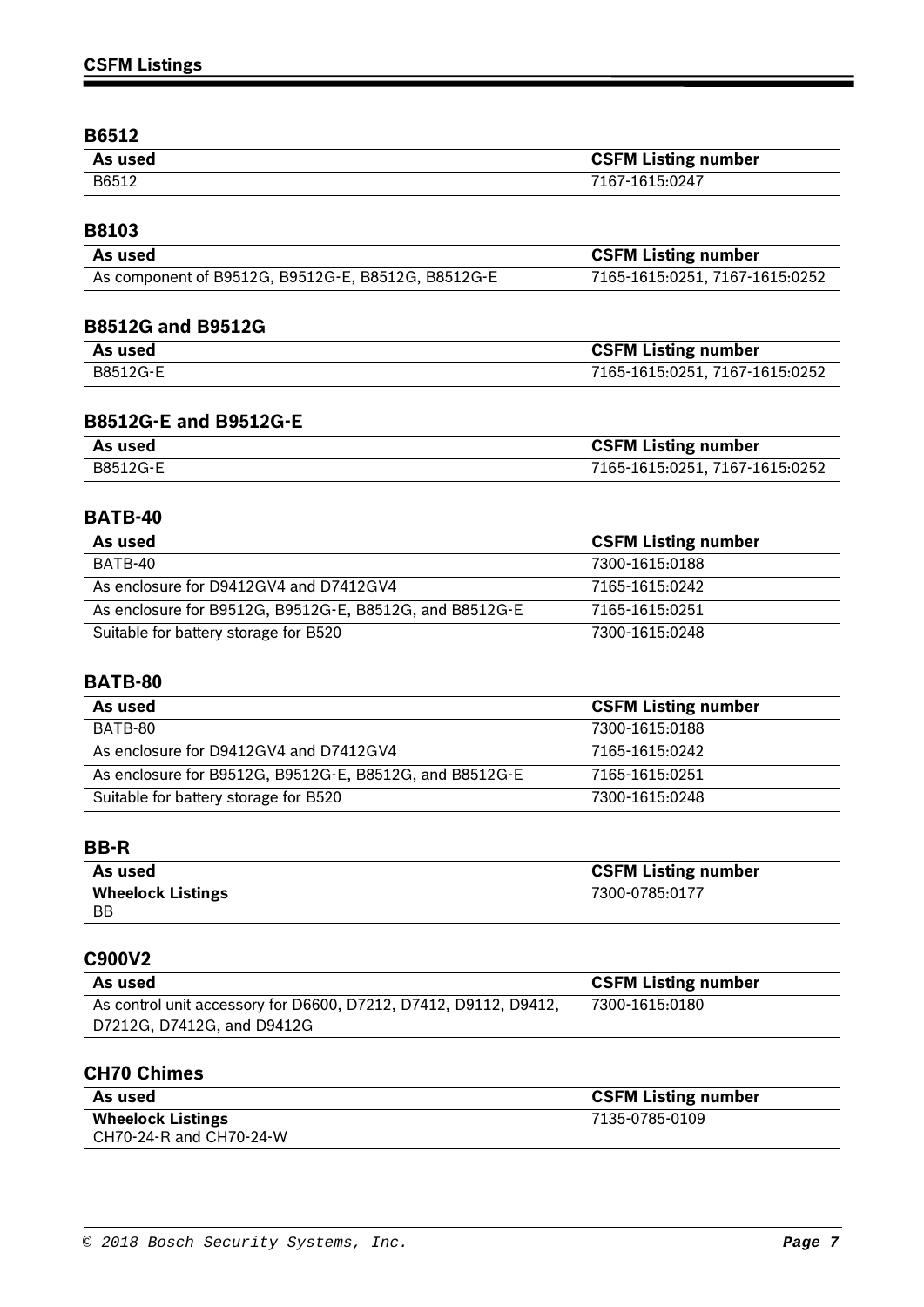# **CH70 Chime Strobes**

| As used                                                    | <b>CSFM Listing number</b> |
|------------------------------------------------------------|----------------------------|
| <b>Wheelock Listings</b><br>Fixed-candela: CH70-241575W-FR | 7125-0785:0151             |
| Multi-candela: CH70-24MCW-FR and CH70-24MCW-FW             | 7125-0785:0151             |
| High-candela: CH70-24MCWH-FR and CH70-24MCWH-FW            | 7125-0785:0151             |

# **D113**

| As used | <b>CSFM Listing number</b> |
|---------|----------------------------|
| D113    | 7300-1615:0161             |

## **D122**

| As used                                            | <b>CSFM Listing number</b>     |
|----------------------------------------------------|--------------------------------|
| As component of D7412GV4 and D9412GV4              | 7165-1615:0242                 |
| As component of D7212GV4, D7412GV4, and D9412GV4   | 7167-1615:0243                 |
| As component of B9512G, B9512G-E, B8512G, B8512G-E | 7165-1615:0251, 7167-1615:0252 |

# **D122L**

| As used                                            | <b>CSFM Listing number</b>     |
|----------------------------------------------------|--------------------------------|
| As component of D7412GV4 and D9412GV4              | 7165-1615:0242                 |
| As component of D7212GV4, D7412GV4, and D9412GV4   | 7167-1615:0243                 |
| As component of B9512G, B9512G-E, B8512G, B8512G-E | 7165-1615:0251, 7167-1615:0252 |

# **D125B**

| As used                                            | <b>CSFM Listing number</b>     |
|----------------------------------------------------|--------------------------------|
| As component of B3512, B4512, and B5512            | 7167-1615:0247                 |
| As component of D7412GV4 and D9412GV4              | 7165-1615:0242                 |
| As component of D7212GV4, D7412GV4, and D9412GV4   | 7167-1615:0243                 |
| As component of B9512G, B9512G-E, B8512G, B8512G-E | 7165-1615:0251, 7167-1615:0252 |

### **D126**

| As used                                            | <b>CSFM Listing number</b> |
|----------------------------------------------------|----------------------------|
| As component of D7212GV4, D7412GV4, and D9412GV4   | 7167-1615:0243             |
| As component of B9512G, B9512G-E, B8512G, B8512G-E | 7167-1615:0252             |

## **D127**

| As used                                            | <b>CSFM Listing number</b> |
|----------------------------------------------------|----------------------------|
| As component of D7212GV4, D7412GV4, and D9412GV4   | 7167-1615:0243             |
| As component of B9512G, B9512G-E, B8512G, B8512G-E | 7167-1615:0252             |

## **D129**

| As used                                            | <b>CSFM Listing number</b>     |
|----------------------------------------------------|--------------------------------|
| As component of D7412GV4 and D9412GV4              | 7165-1615:0242                 |
| As component of D7212GV4, D7412GV4, and D9412GV4   | 7167-1615:0243                 |
| As component of B9512G, B9512G-E, B8512G, B8512G-E | 7165-1615:0251, 7167-1615:0252 |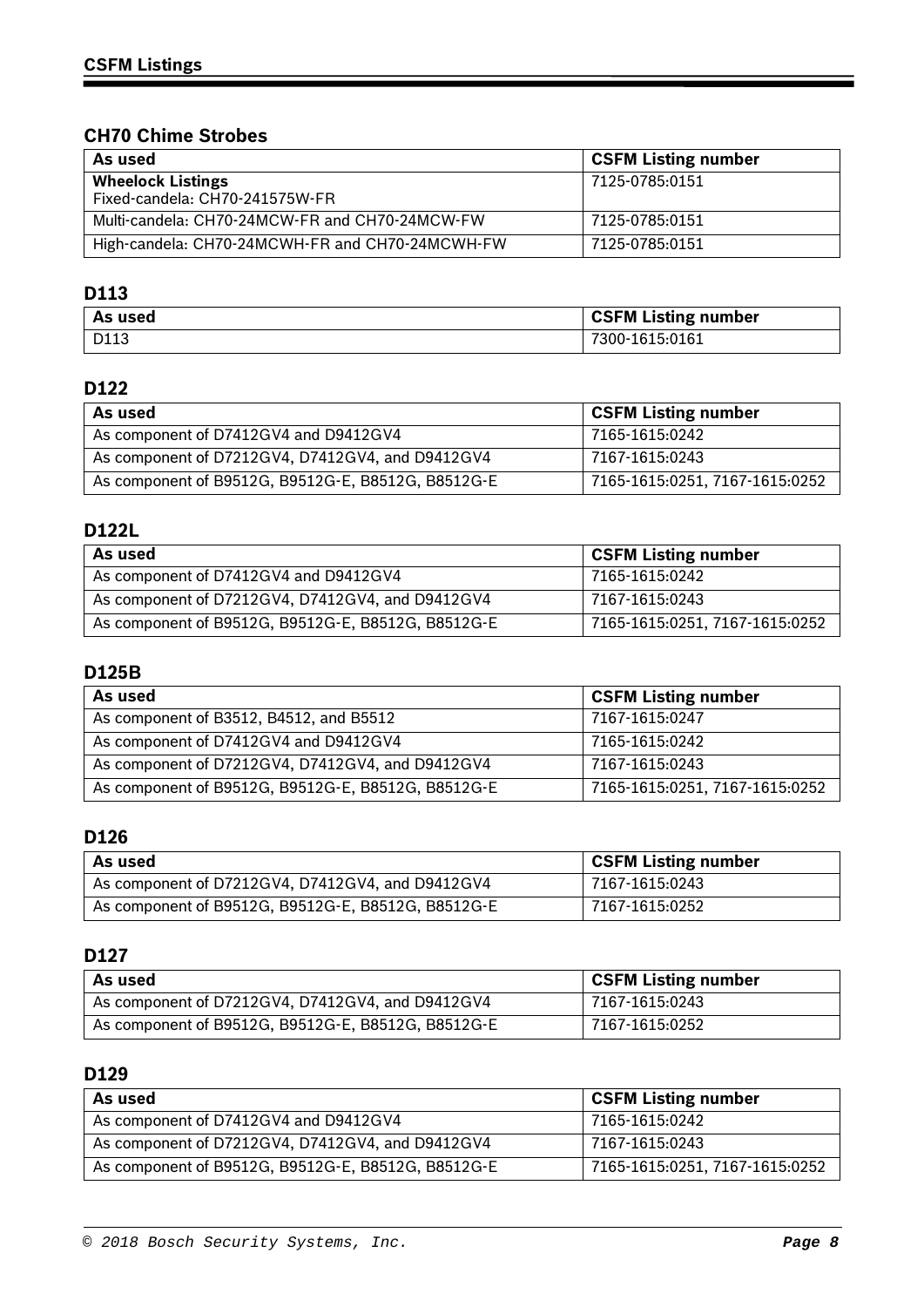| As used                                            | <b>CSFM Listing number</b>     |
|----------------------------------------------------|--------------------------------|
| As component of D7412GV4 and D9412GV4              | 7165-1615:0242                 |
| As component of D7212GV4, D7412GV4, and D9412GV4   | 7167-1615:0243                 |
| As component of B9512G, B9512G-E, B8512G, B8512G-E | 7165-1615:0251, 7167-1615:0252 |

### **D132A**

| As used                                 | <b>CSFM Listing number</b> |
|-----------------------------------------|----------------------------|
| As component of B3512, B4512, and B5512 | 7167-1615:0247             |

# **D132B**

| As used | <b>CSFM Listing number</b> |
|---------|----------------------------|
| D132B   | 7300-1615:0166             |

### **D133**

| As used                                            | <b>CSFM Listing number</b> |
|----------------------------------------------------|----------------------------|
| As component of B3512, B4512, and B5512            | 7167-1615:0247             |
| As component of D7212GV4, D7412GV4, and D9412GV4   | 7167-1615:0243             |
| As component of B9512G, B9512G-E, B8512G, B8512G-E | 7167-1615:0252             |

# **D134**

| l As used                               | <b>CSFM Listing number</b> |
|-----------------------------------------|----------------------------|
| As component of B3512, B4512, and B5512 | 7167-1615:0247             |

# **D161**

| As used                                            | <b>CSFM Listing number</b> |
|----------------------------------------------------|----------------------------|
| As component of D7212GV4, D7412GV4, and D9412GV4   | 7167-1615:0243             |
| As component of B9512G, B9512G-E, B8512G, B8512G-E | 7167-1615:0252             |

#### **D162**

| As used                                            | <b>CSFM Listing number</b> |
|----------------------------------------------------|----------------------------|
| As component of D7212GV4, D7412GV4, and D9412GV4   | 7167-1615:0243             |
| As component of B9512G, B9512G-E, B8512G, B8512G-E | 7167-1615:0252             |

#### **D185**

| l As used                                       | <b>CSFM Listing number</b> |
|-------------------------------------------------|----------------------------|
| As component of D2212, D2412, and D2812 systems | 7165-1615:0227             |

### **D192G**

| As used                                            | <b>CSFM Listing number</b>     |
|----------------------------------------------------|--------------------------------|
| As component of B3512, B4512, and B5512            | 7167-1615:0247                 |
| As component of D7412GV4 and D9412GV4              | 7165-1615:0242                 |
| As component of D7212GV4, D7412GV4, and D9412GV4   | 7167-1615:0243                 |
| As component of B9512G, B9512G-E, B8512G, B8512G-E | 7165-1615:0251, 7167-1615:0252 |

Ξ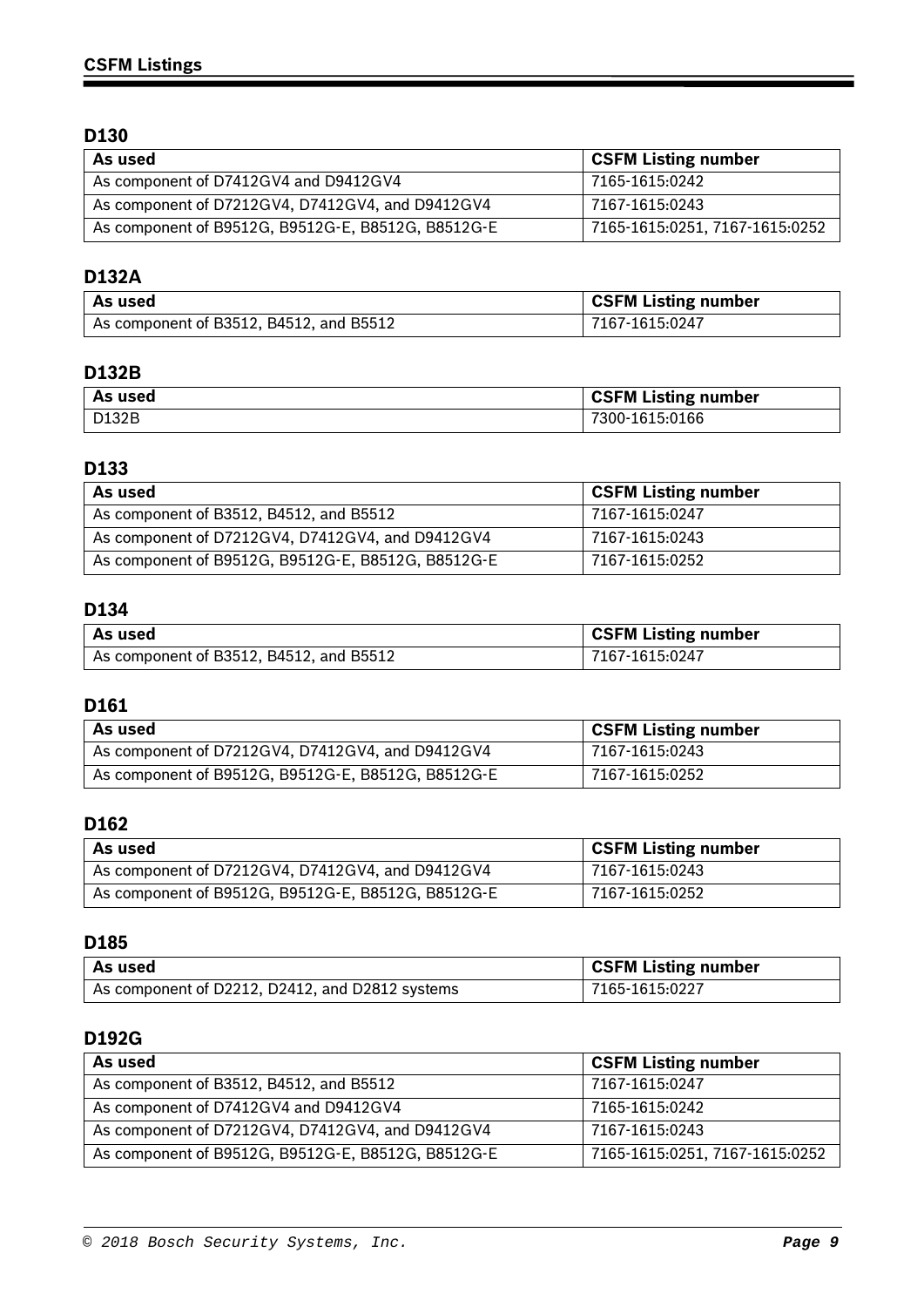### **D250A**

| As used | <b>CSFM Listing number</b> |
|---------|----------------------------|
| D250A   | 7300-1615:0115             |

# **D263 Smoke and Smoke/Heat Detectors**

| l As used                          | <b>CSFM Listing number</b> |
|------------------------------------|----------------------------|
| D263, D263TH, D263THC, and D263THS | 7272-1615:0134             |

## **D273 Smoke and Smoke/Heat Detectors**

| As used                                           | <b>CSFM Listing number</b> |
|---------------------------------------------------|----------------------------|
| D273, D273IS, D273TH, D273THC, D273THCS, D273THE, | 7272-1615:0134             |
| D273THES, D273THR, and D273THS                    |                            |

## **D282A-DH**

| As used                                 | <b>CSFM Listing number</b> |
|-----------------------------------------|----------------------------|
| As component of D300A, D331A, and D332A | 3240-1615:0167             |

### **D285**

| As used          | <b>CSFM Listing number</b> |
|------------------|----------------------------|
| D <sub>285</sub> | 7272-1615:0134             |

### **D285DH**

| ' As used                      | <b>CSFM Listing number</b> |
|--------------------------------|----------------------------|
| As component of D340           | 7272-1615:0134             |
| Used with D340, D341, and D343 | 3240-1615:0181             |

## **D288 – Check to find the correct CSFM number for this entry**

| l As used                 | <b>CSFM Listing number</b> |
|---------------------------|----------------------------|
| Used with D285 and D285DH | 7272-1615:0134             |

#### **D290**

| As used          | <b>CSFM Listing number</b> |
|------------------|----------------------------|
| D <sub>290</sub> | $-1615:0115$<br>300-       |

#### **D296**

| As used          | <b>CSFM Listing number</b> |
|------------------|----------------------------|
| D <sub>296</sub> | 7260-1615:0132             |

#### **D297**

| l As used | <b>CSFM Listing number</b> |
|-----------|----------------------------|
| D297      | 7260-1615:0132             |

## **D300A**

| As used | <b>CSFM Listing number</b> |
|---------|----------------------------|
| D300A   | 3240-1615:0167             |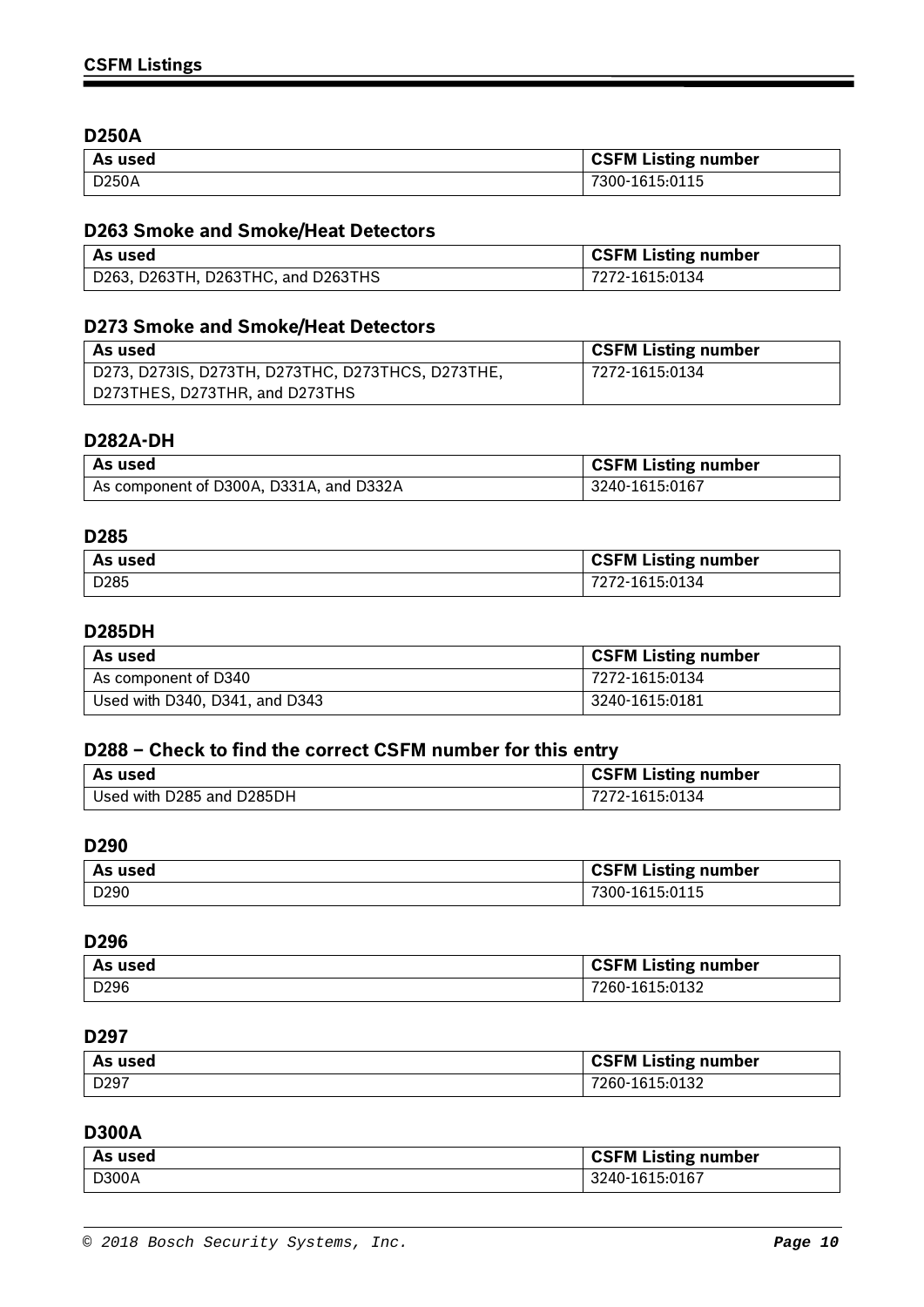| As used                        | <b>CSFM Listing number</b> |
|--------------------------------|----------------------------|
| <b>Apollo America Listings</b> | 7300-1004:0107             |
| MS-RA/P                        |                            |

# **D306**

| As used | <b>CSFM Listing number</b> |
|---------|----------------------------|
| D306    | 7300-1615:0135             |

# **D307**

| As used | <b>CSFM Listing number</b> |
|---------|----------------------------|
| D307    | 7300-1615:0135             |

## **D308**

| As used | <b>CSFM Listing number</b> |
|---------|----------------------------|
| D308    | 7300-1615:0135             |

# **D331A**

| As used | <b>CSFM Listing number</b> |
|---------|----------------------------|
| D331A   | 3240-1615:0167             |

# **D340**

| As used     | <b>CSFM Listing number</b> |
|-------------|----------------------------|
| D340        | 3240-1615:0184             |
| Uses D285DH | 7272-1615:0134             |

# **D341**

| As used     | <b>CSFM Listing number</b> |
|-------------|----------------------------|
| D341        | 3240-1615:0181             |
| Uses D285DH | 7272-1615:0134             |

# **D342**

| As used     | <b>CSFM Listing number</b> |
|-------------|----------------------------|
| D342        | 3240-1615:0181             |
| Uses D285DH | 7272-1615:0134             |

# **D344-RL**

| As used                                 | <b>CSFM Listing number</b> |
|-----------------------------------------|----------------------------|
| D344-RL                                 | 7300-1615:0135             |
| For use with D296 and D297              | 7260-1615:0132             |
| For use with D340 duct detector housing | 3240-1615:0184             |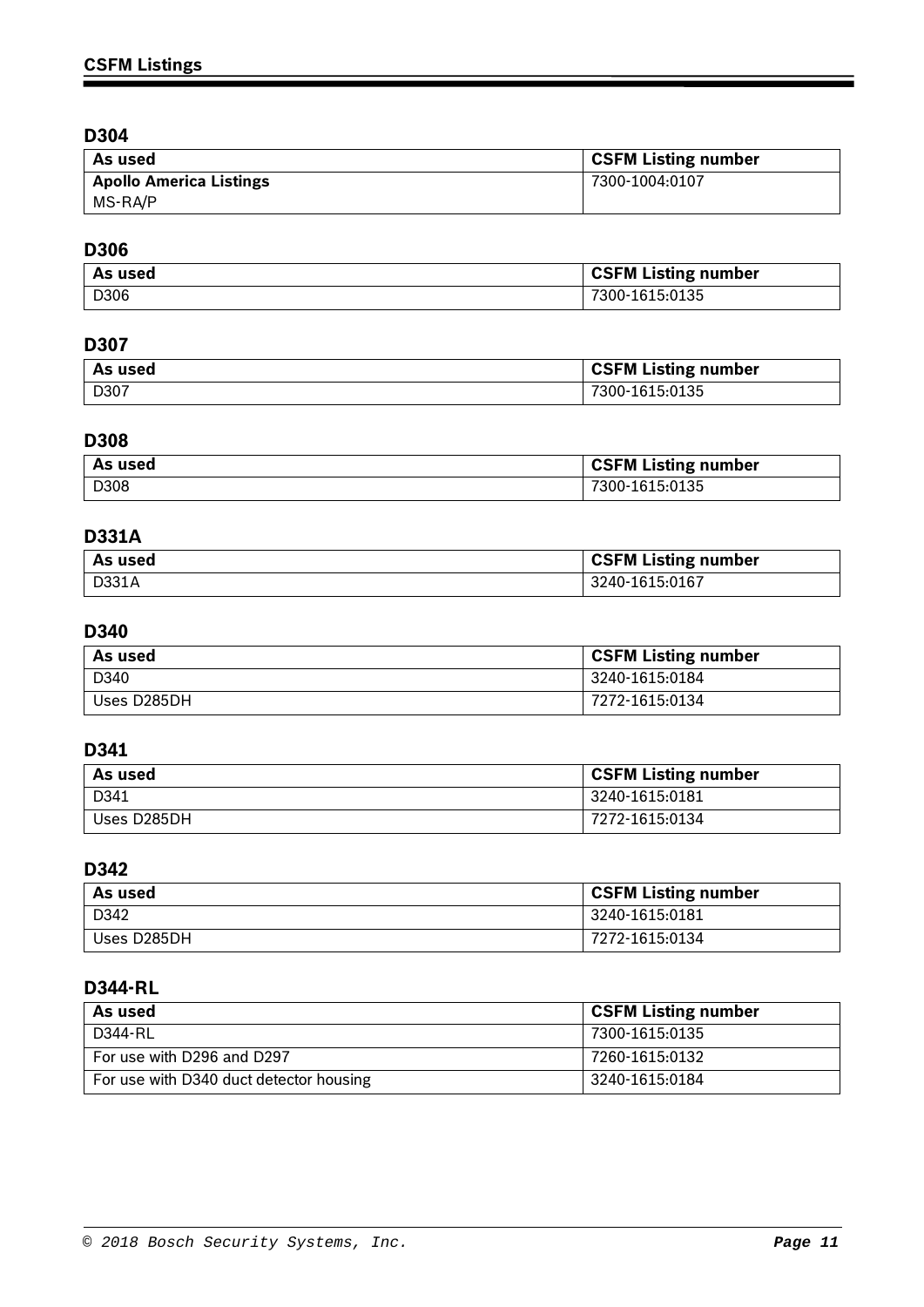## **D344-RT**

| As used                                         | <b>CSFM Listing number</b> |
|-------------------------------------------------|----------------------------|
| D344-RT                                         | 7300-1615:0135             |
| For use with D296 and D297 beam smoke detectors | 7260-1615:0132             |
| For use with D340 duct detector housing         | 3240-1615:0184             |

### **D370 Wall-mount Door Holders**

| As used         | <b>CSFM Listing number</b> |
|-----------------|----------------------------|
| D370B and D370C | 3550-1615:0164             |

### **D371 Floor-mount Door Holders**

| As used         | <b>CSFM Listing number</b> |
|-----------------|----------------------------|
| D371B and D371C | 3550-1615:0164             |

## **D372 Surface-mount Back Boxes for Door Holders**

| As used         | <b>CSFM Listing number</b> |
|-----------------|----------------------------|
| D372B and D372C | 3550-1615:0164             |

### **D382**

| As used                            | <b>CSFM Listing number</b> |
|------------------------------------|----------------------------|
| <b>Aeronics (Macurco) Listings</b> | 5275-2071:0101             |
| GD-2A                              |                            |

## **D720**

| l As used                                        | <b>CSFM Listing number</b> |
|--------------------------------------------------|----------------------------|
| As component of D7212GV4, D7412GV4, and D9412GV4 | 7167-1615:0243             |

## **D928**

| As used                                          | <b>CSFM Listing number</b> |
|--------------------------------------------------|----------------------------|
| As component of D7412GV4 and D9412GV4            | 7165-1615:0242             |
| As component of D7212GV4, D7412GV4, and D9412GV4 | 7167-1615:0243             |

### **D1255**

| As used                                            | <b>CSFM Listing number</b> |
|----------------------------------------------------|----------------------------|
| As component of D7212GV4, D7412GV4, and D9412GV4   | 7167-1615:0243             |
| As component of B9512G, B9512G-E, B8512G, B8512G-E | 7167-1615:0252             |

### **D1255RB**

| As used                                            | <b>CSFM Listing number</b> |
|----------------------------------------------------|----------------------------|
| As component of D7412GV4 and D9412GV4              | 7165-1615:0242             |
| As component of B9512G, B9512G-E, B8512G, B8512G-E | 7165-1615:0251             |

## **D1256**

| As used                                            | <b>CSFM Listing number</b> |
|----------------------------------------------------|----------------------------|
| As component of D7212GV4, D7412GV4, and D9412GV4   | 7167-1615:0243             |
| As component of B9512G, B9512G-E, B8512G, B8512G-E | 7167-1615:0252             |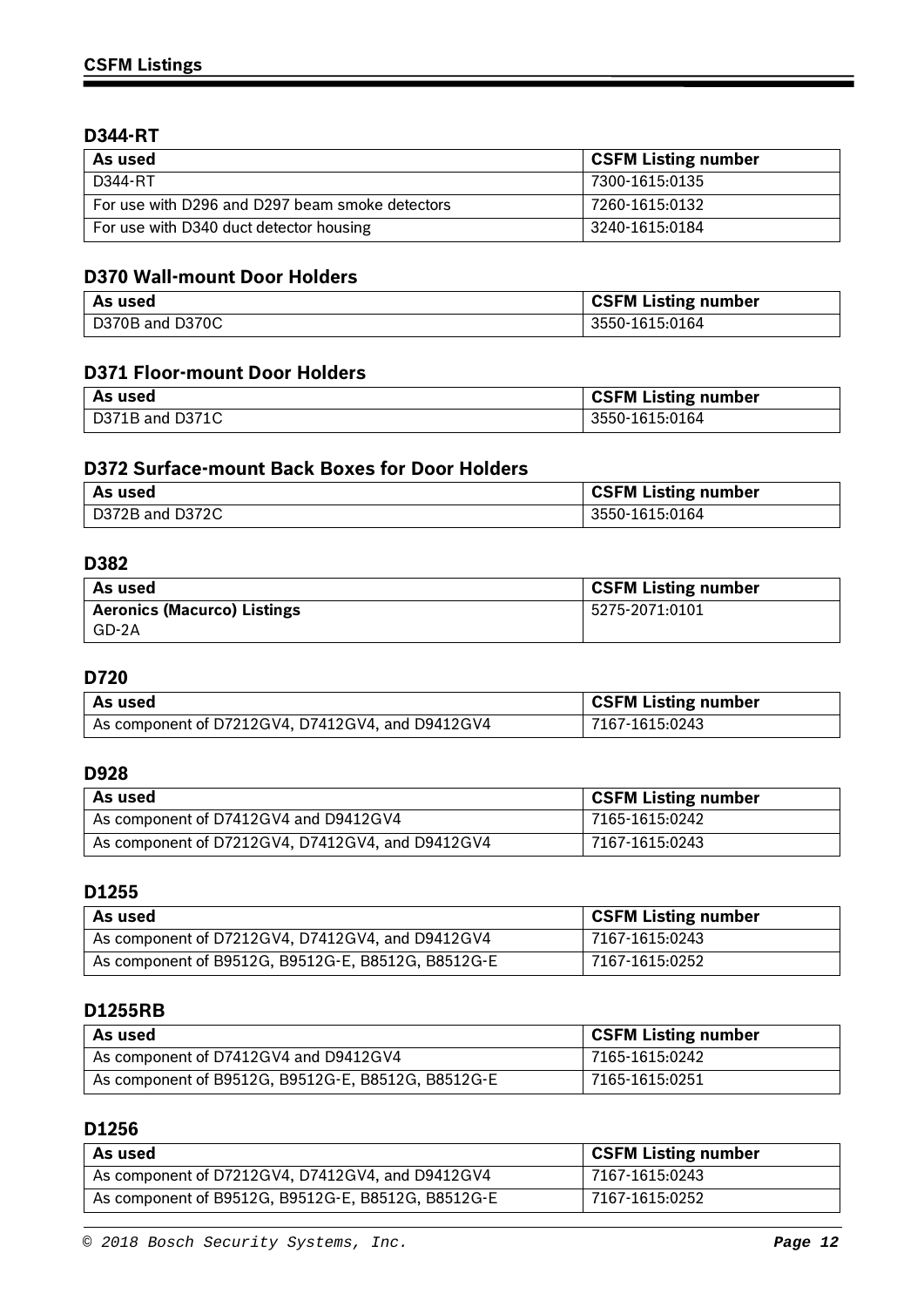## **D1256RB**

| As used                                            | <b>CSFM Listing number</b> |
|----------------------------------------------------|----------------------------|
| As component of D7412GV4 and D9412GV4              | 7165-1615:0242             |
| As component of D7212GV4, D7412GV4, and D9412GV4   | 7167-1615:0243             |
| As component of B9512G, B9512G-E, B8512G, B8512G-E | 7165-1615:0251             |

## **D1257**

| As used                                            | <b>CSFM Listing number</b> |
|----------------------------------------------------|----------------------------|
| As component of D7212GV4, D7412GV4, and D9412GV4   | 7167-1615:0243             |
| As component of B9512G, B9512G-E, B8512G, B8512G-E | 7167-1615:0252             |

# **D1257RB**

| As used                                            | <b>CSFM Listing number</b> |
|----------------------------------------------------|----------------------------|
| As component of D7412GV4 and D9412GV4              | 7165-1615:0242             |
| As component of D7212GV4, D7412GV4, and D9412GV4   | 7167-1615:0243             |
| As component of B9512G, B9512G-E, B8512G, B8512G-E | 7165-1615:0251             |

### **D1260**

| As used                                            | <b>CSFM Listing number</b> |
|----------------------------------------------------|----------------------------|
| As component of D7212GV4, D7412GV4, and D9412GV4   | 7167-1615:0243             |
| As component of B9512G, B9512G-E, B8512G, B8512G-E | 7167-1615:0252             |

### **D1640**

| As used                                            | <b>CSFM Listing number</b>     |
|----------------------------------------------------|--------------------------------|
| As component of D7412GV4 and D9412GV4              | 7165-1615:0242                 |
| As component of D7212GV4, D7412GV4, and D9412GV4   | 7167-1615:0243                 |
| As component of B9512G, B9512G-E, B8512G, B8512G-E | 7165-1615:0251, 7167-1615:0252 |

## **D2203**

| As used                       | <b>CSFM Listing number</b> |
|-------------------------------|----------------------------|
| Compatible enclosure for B520 | 7300-1615:0248             |

# **D5300**

| As used                                          | <b>CSFM Listing number</b> |
|--------------------------------------------------|----------------------------|
| As component of D7212GV4, D7412GV4, and D9412GV4 | 7167-1615:0243             |

## **D6100i**

| As used                                  | <b>CSFM Listing number</b> |
|------------------------------------------|----------------------------|
| D6100i receiver and user interface board | 7300-1615:0232             |

### **D6100iPv6**

| As used   | <b>CSFM Listing number</b> |
|-----------|----------------------------|
| D6100IPV6 | 7300-1615:0232             |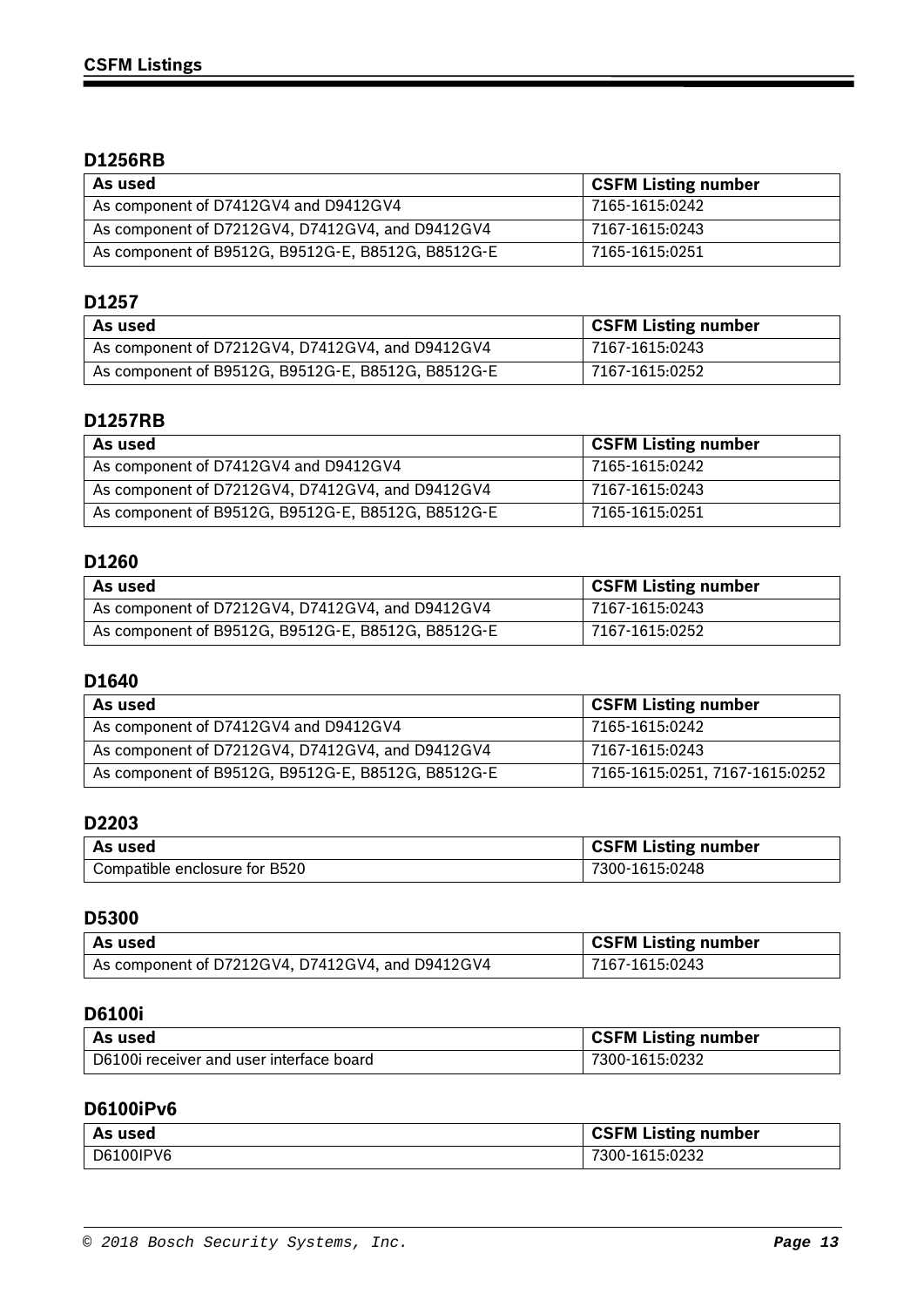| ' As used                            | <b>CSFM Listing number</b> |
|--------------------------------------|----------------------------|
| As component of D6100i and D6100IPV6 | 7300-1615:0232             |

# **D6600**

| As used                                            | <b>CSFM Listing number</b> |
|----------------------------------------------------|----------------------------|
| D6600                                              | 7300-1615:0168             |
| As component of D7412GV4 and D9412GV4              | 7165-1615:0242             |
| As component of B9512G, B9512G-E, B8512G, B8512G-E | 7165-1615:0251             |
| As component of D6600 NETCOM                       | 7300-1615:0179             |

# **D6600 NETCOM**

| As used      | <b>CSFM Listing number</b> |
|--------------|----------------------------|
| D6600 NETCOM | 7300-1615:0179             |

## **D6610**

| As used                     | <b>CSFM Listing number</b> |
|-----------------------------|----------------------------|
| As component of D6600       | 7300-1615:0168             |
| As component of D6600NETCOM | 7300-1615:0179             |

## **D6615**

| As used                     | <b>CSFM Listing number</b> |
|-----------------------------|----------------------------|
| As component of D6600       | 7300-1615:0168             |
| As component of D6600NETCOM | 7300-1615:0179             |

### **D6641**

| As used                     | <b>CSFM Listing number</b> |
|-----------------------------|----------------------------|
| As component of D6600       | 7300-1615:0168             |
| As component of D6600NETCOM | 7300-1615:0179             |

## **D6645**

| As used                     | <b>CSFM Listing number</b> |
|-----------------------------|----------------------------|
| As component of D6600       | 7300-1615:0168             |
| As component of D6600NETCOM | 7300-1615:0179             |

## **D6672**

| As used                     | <b>CSFM Listing number</b> |
|-----------------------------|----------------------------|
| As component of D6600NETCOM | 7300-1615:0179             |

# **D7030X LED Annunciators**

| l As used                        | <b>CSFM Listing number</b> |
|----------------------------------|----------------------------|
| D7030X, D7030X-S2, and D7030X-S8 | 7120-1615:0185             |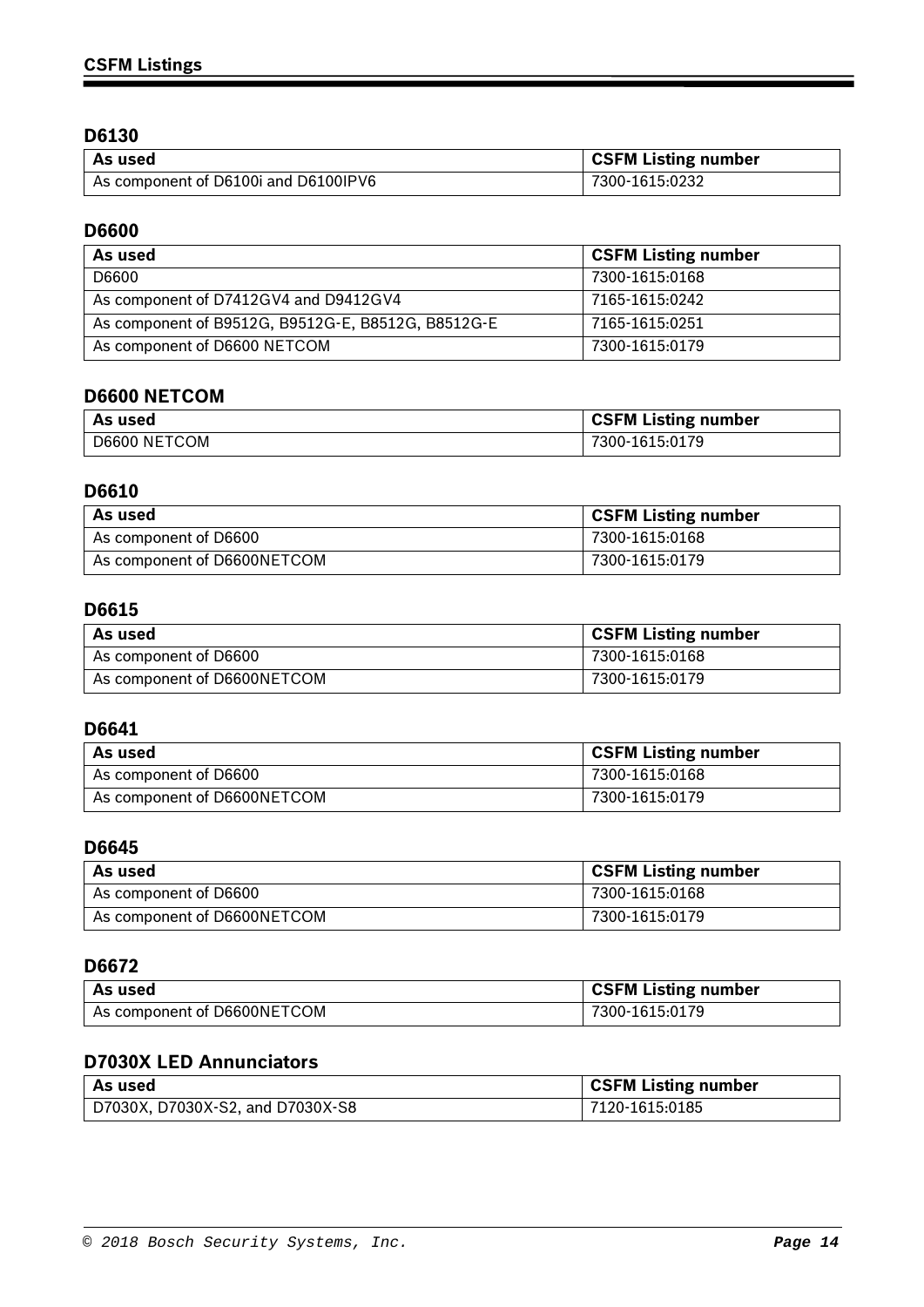| As used | <b>CSFM Listing number</b> |
|---------|----------------------------|
| D7031   | 7120-1615:0185             |

# **D7032**

| As used | CSFM Listing number |
|---------|---------------------|
| D7032   | 7120-1615:0185      |

### **D7035 and D7035B**

| l As used                | <b>CSFM Listing number</b> |
|--------------------------|----------------------------|
| As component of FPD-7024 | 7165-1615:0227             |

## **D7036**

| As used | <b>CSFM Listing number</b> |
|---------|----------------------------|
| D7036   | 120-1615:0185              |

## **D7039**

| As used                  | <b>CSFM Listing number</b> |
|--------------------------|----------------------------|
| As component of FPD-7024 | 7165-1615:0227             |

# **D7042 and D7042B**

| As used                  | <b>CSFM Listing number</b> |
|--------------------------|----------------------------|
| As component of FPD-7024 | 7165-1615:0227             |

## **D7044 and D7044M**

| l As used                | <b>CSFM Listing number</b> |
|--------------------------|----------------------------|
| As component of FPD-7024 | 7165-1615:0227             |

# **D7048**

| As used                  | <b>CSFM Listing number</b> |
|--------------------------|----------------------------|
| As component of FPD-7024 | 7165-1615:0227             |

### **D7050 and D7050TH**

| As used                        | <b>CSFM Listing number</b> |
|--------------------------------|----------------------------|
| D7050 and D7050TH              | 7272-1615:0175             |
| For use with the D7050-B6 base | 7300-1615:0176             |

### **D7050-B6**

| As used  | <b>CSFM Listing number</b> |
|----------|----------------------------|
| D7050-B6 | 7300-1615:0176             |

### **D7050-DH**

| As used  | <b>CSFM Listing number</b> |
|----------|----------------------------|
| D7050-DH | 7272-1615:0175             |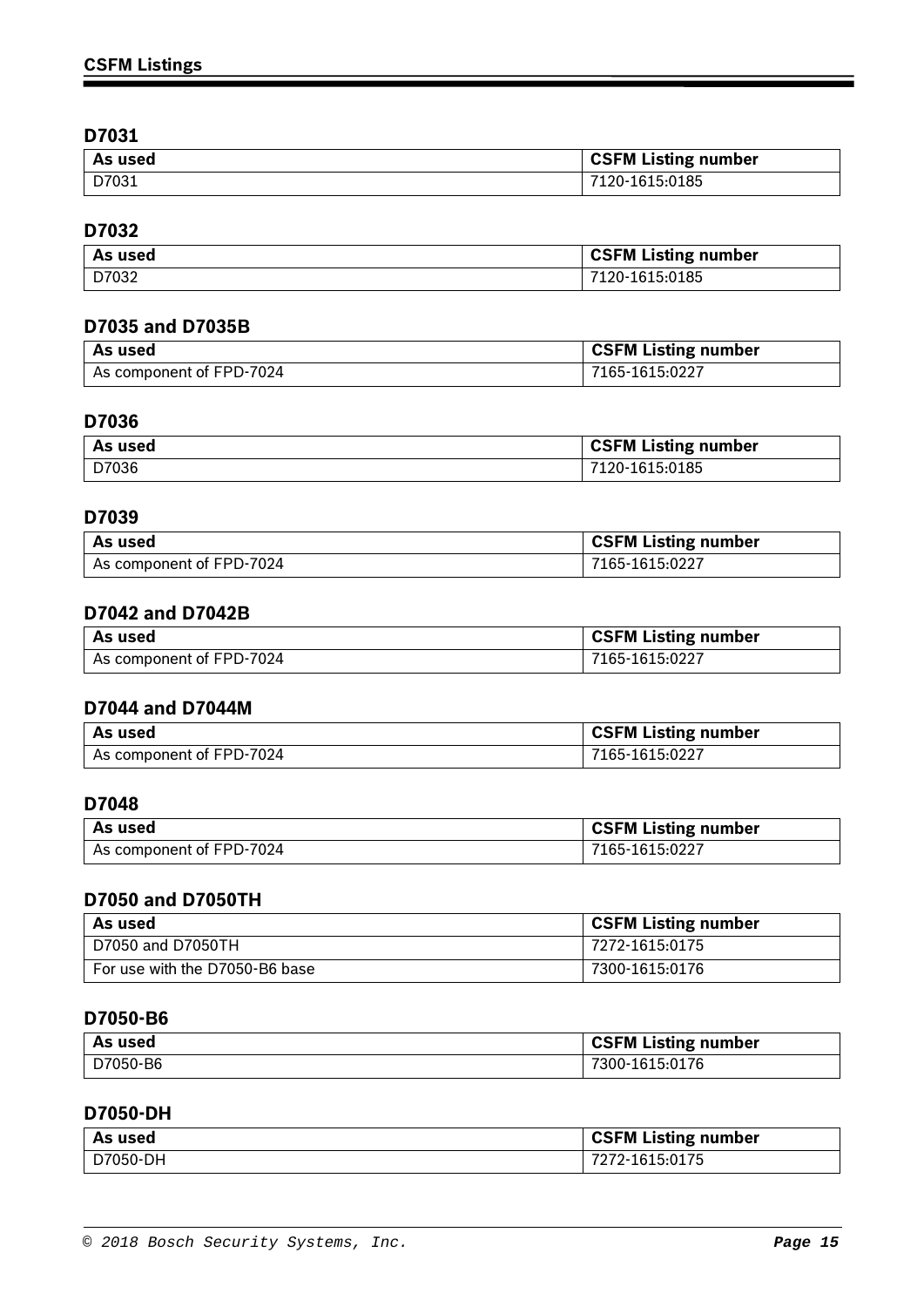| As used                  | <b>CSFM Listing number</b> |
|--------------------------|----------------------------|
| As component of FPD-7024 | 7165-1615:0227             |

# **D7053**

| As used                  | <b>CSFM Listing number</b> |
|--------------------------|----------------------------|
| As component of FPD-7024 | 7165-1615:0227             |

## **D7212GV4**

| As used  | <b>CSFM Listing number</b> |
|----------|----------------------------|
| D7212GV4 | 7167-1615:0243             |

# **D7412GV4**

| ' As used  | <b>CSFM Listing number</b>     |
|------------|--------------------------------|
| l D7412GV4 | 7165-1615:0242, 7167-1615:0243 |

## **D8004**

| As used                                            | <b>CSFM Listing number</b>     |
|----------------------------------------------------|--------------------------------|
| As component of D7412GV4 and D9412GV4              | 7165-1615:0242                 |
| As component of D7212GV4, D7412GV4, and D9412GV4   | 7167-1615:0243                 |
| As component of B9512G, B9512G-E, B8512G, B8512G-E | 7165-1615:0251, 7167-1615:0252 |

## **D8103**

| As used                                            | <b>CSFM Listing number</b>     |
|----------------------------------------------------|--------------------------------|
| Compatible enclosure for B520                      | 7300-1615:0248                 |
| As component of D7412GV4 and D9412GV4              | 7165-1615:0242                 |
| As component of D7212GV4, D7412GV4, and D9412GV4   | 7167-1615:0243                 |
| As component of B9512G, B9512G-E, B8512G, B8512G-E | 7165-1615:0251, 7167-1615:0252 |

### **D8108A**

| As used                                            | <b>CSFM Listing number</b>     |
|----------------------------------------------------|--------------------------------|
| As component of D7412GV4 and D9412GV4              | 7165-1615:0242                 |
| As component of D7212GV4, D7412GV4, and D9412GV4   | 7167-1615:0243                 |
| As component of B9512G, B9512G-E, B8512G, B8512G-E | 7165-1615:0251, 7167-1615:0252 |

# **D8109**

| As used                                            | <b>CSFM Listing number</b>     |
|----------------------------------------------------|--------------------------------|
| As component of D7412GV4 and D9412GV4              | 7165-1615:0242                 |
| As component of D7212GV4, D7412GV4, and D9412GV4   | 7167-1615:0243                 |
| As component of B9512G, B9512G-E, B8512G, B8512G-E | 7165-1615:0251, 7167-1615:0252 |

## **D8121A**

| l As used                                        | <b>CSFM Listing number</b> |
|--------------------------------------------------|----------------------------|
| As component of D7212GV4, D7412GV4, and D9412GV4 | 7167-1615:0243             |

Ξ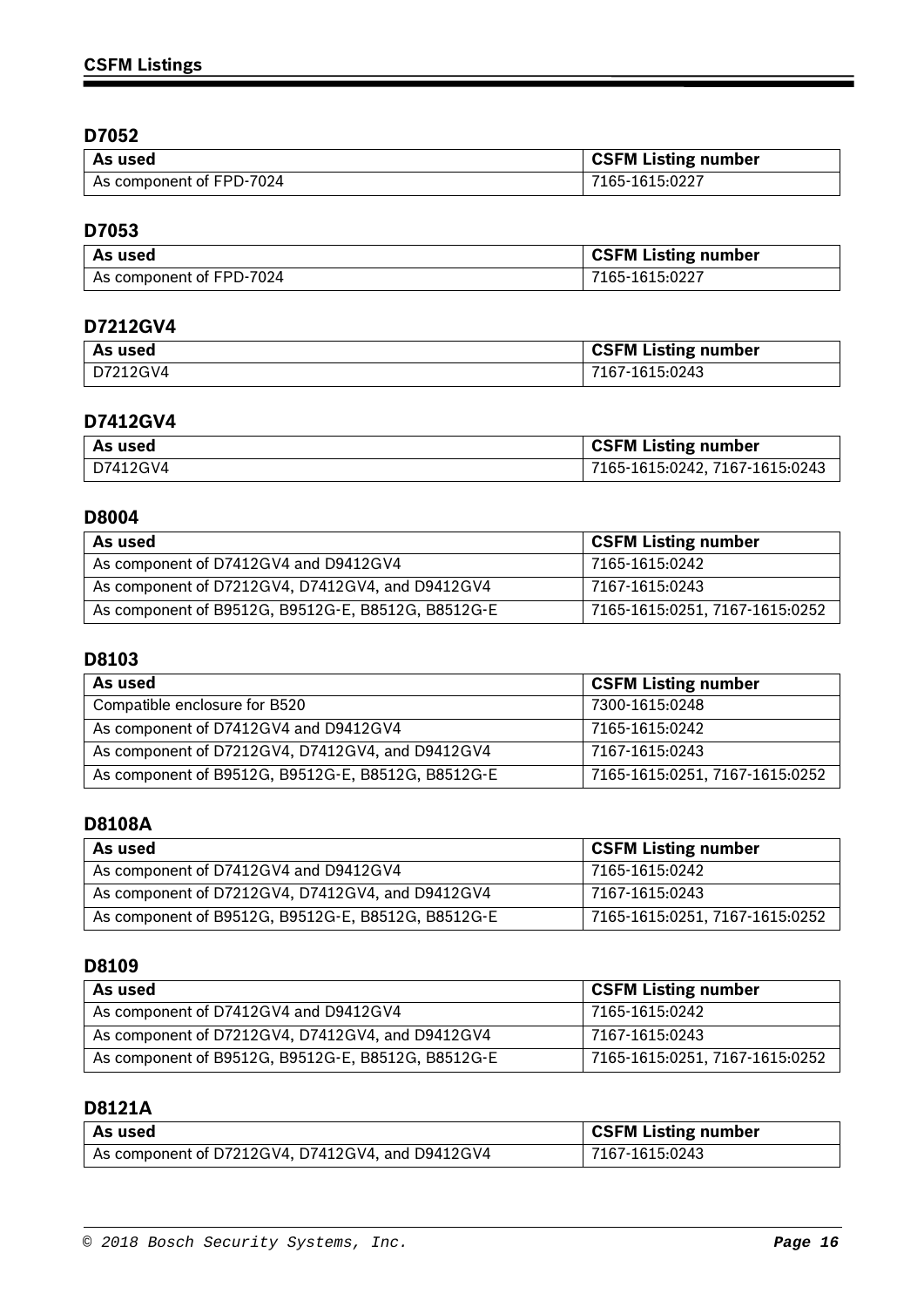| As used                                            | <b>CSFM Listing number</b>     |
|----------------------------------------------------|--------------------------------|
| As component of D7412GV4 and D9412GV4              | 7165-1615:0242                 |
| As component of D7212GV4, D7412GV4, and D9412GV4   | 7167-1615:0243                 |
| As component of B9512G, B9512G-E, B8512G, B8512G-E | 7167-1615:0251, 7167-1615:0252 |

### **D8125MUX**

| As used                                            | <b>CSFM Listing number</b>     |
|----------------------------------------------------|--------------------------------|
| As component of D7412GV4 and D9412GV4              | 7165-1615:0242                 |
| As component of D7212GV4, D7412GV4, and D9412GV4   | 7167-1615:0243                 |
| As component of B9512G, B9512G-E, B8512G, B8512G-E | 7165-1615:0251, 7167-1615:0252 |

### **D8128D**

| As used                                            | <b>CSFM Listing number</b>     |
|----------------------------------------------------|--------------------------------|
| As component of D7412GV4 and D9412GV4              | 7165-1615:0242                 |
| As component of D7212GV4, D7412GV4, and D9412GV4   | 7167-1615:0243                 |
| As component of B9512G, B9512G-E, B8512G, B8512G-E | 7165-1615:0251, 7167-1615:0252 |

# **D8129**

| As used                                            | <b>CSFM Listing number</b>     |
|----------------------------------------------------|--------------------------------|
| As component of D7412GV4 and D9412GV4              | 7165-1615:0242                 |
| As component of D7212GV4, D7412GV4, and D9412GV4   | 7167-1615:0243                 |
| As component of B9512G, B9512G-E, B8512G, B8512G-E | 7165-1615:0251, 7167-1615:0252 |

### **D8130**

| As used                                            | <b>CSFM Listing number</b>     |
|----------------------------------------------------|--------------------------------|
| As component of D7412GV4 and D9412GV4              | 7165-1615:0242                 |
| As component of D7212GV4, D7412GV4, and D9412GV4   | 7167-1615:0243                 |
| As component of B9512G, B9512G-E, B8512G, B8512G-E | 7165-1615:0251, 7167-1615:0252 |

# **D8132**

| As used                                          | <b>CSFM Listing number</b> |
|--------------------------------------------------|----------------------------|
| As component of D7212GV4, D7412GV4, and D9412GV4 | 7167-1615:0243             |

#### **D9068**

| As used | <b>CSFM Listing number</b> |
|---------|----------------------------|
| D9068   | 7300-1615:0182             |

# **D9127T and D9127U**

| As used                                            | <b>CSFM Listing number</b>     |
|----------------------------------------------------|--------------------------------|
| As component of D7412GV4 and D9412GV4              | 7165-1615:0242                 |
| As component of D7212GV4, D7412GV4, and D9412GV4   | 7167-1615:0243                 |
| As component of B9512G, B9512G-E, B8512G, B8512G-E | 7165-1615:0251, 7167-1615:0252 |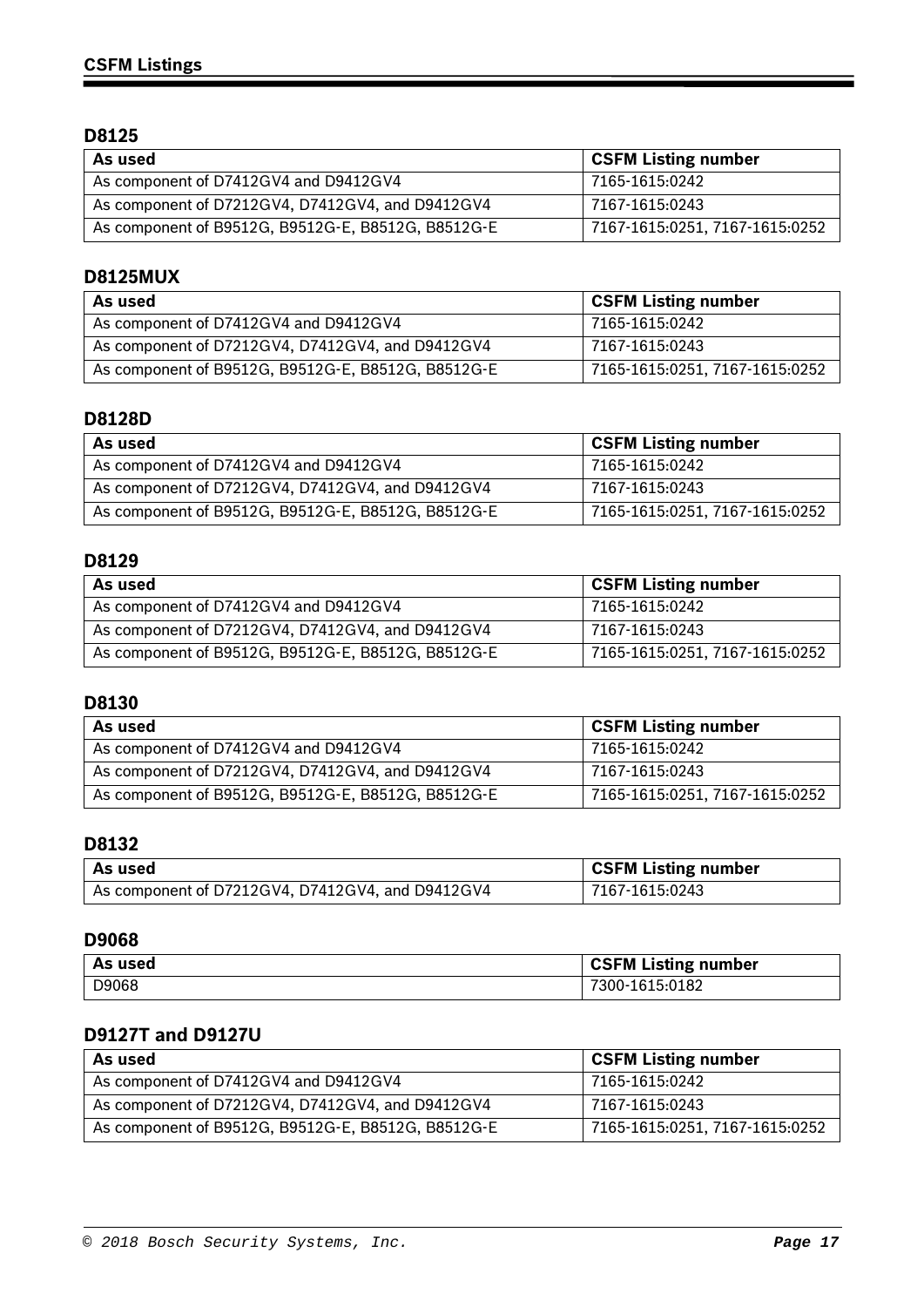| l As used                                        | <b>CSFM Listing number</b> |
|--------------------------------------------------|----------------------------|
| As component of D7212GV4, D7412GV4, and D9412GV4 | 7167-1615:0243             |

# **D9131A**

| As used                                          | <b>CSFM Listing number</b> |
|--------------------------------------------------|----------------------------|
| As component of D7412GV4 and D9412GV4            | 7165-1615:0242             |
| As component of D7212GV4, D7412GV4, and D9412GV4 | 7167-1615:0243             |

# **D9210C**

| As used                                            | <b>CSFM Listing number</b>     |
|----------------------------------------------------|--------------------------------|
| As component of D7412GV4 and D9412GV4              | 7165-1615:0242                 |
| As component of D7212GV4, D7412GV4, and D9412GV4   | 7167-1615:0243                 |
| As component of B9512G, B9512G-E, B8512G, B8512G-E | 7165-1615:0251, 7167-1615:0252 |

## **D9412GV4**

| l As used | <b>CSFM Listing number</b>      |
|-----------|---------------------------------|
| D9412GV4  | 17165-1615:0242, 7167-1615:0243 |

# **DBB-R**

| As used                  | <b>CSFM Listing number</b> |
|--------------------------|----------------------------|
| <b>Wheelock Listings</b> | 7300-0785:0177             |
| <b>DBB</b>               |                            |

# **DRA-5**

| As used                       | <b>CSFM Listing number</b> |
|-------------------------------|----------------------------|
| DRA-5                         | 7300-1615:0135             |
| For use with D340             | 3240-1615:0184             |
| For use with D341, D342, D343 | 3240-1615:0181             |

# **DRA-12/24**

| As used               | <b>CSFM Listing number</b> |
|-----------------------|----------------------------|
| DRA-12/24             | 7300-1615:0135             |
| For use with D7050-B6 | 7300-1615:0176             |

# **DS7432**

| As used                                            | <b>CSFM Listing number</b> |
|----------------------------------------------------|----------------------------|
| As component of D7412GV4 and D9412GV4              | 7165-1615:0242             |
| As component of B9512G, B9512G-E, B8512G, B8512G-E | 7165-1615:0251             |

## **DS7457iF**

| As used                                            | <b>CSFM Listing number</b> |
|----------------------------------------------------|----------------------------|
| As component of D7412GV4 and D9412GV4              | 7165-1615:0242             |
| As component of B9512G, B9512G-E, B8512G, B8512G-E | 7165-1615:0251             |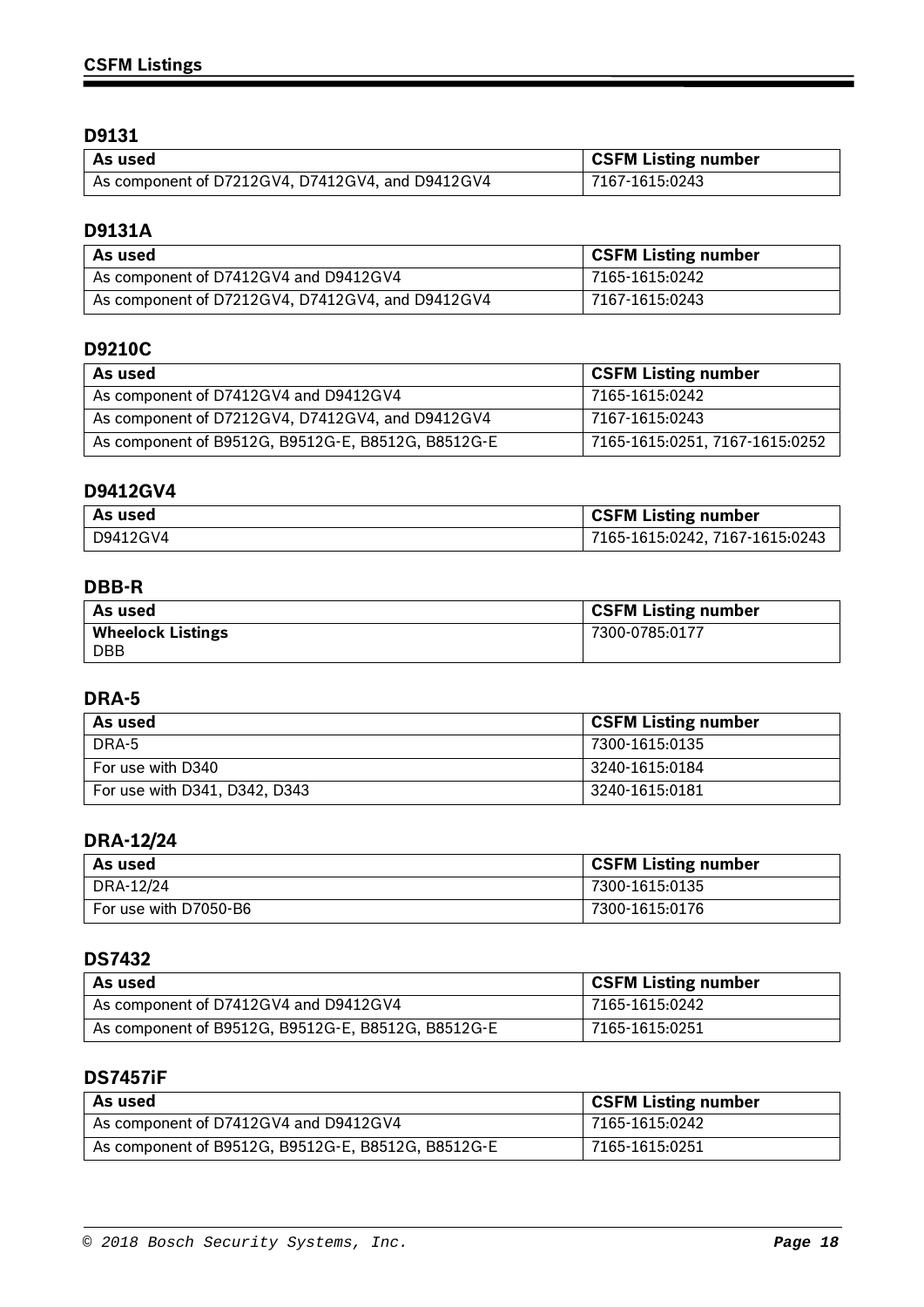# **DS7460i**

| As used                                            | <b>CSFM Listing number</b> |
|----------------------------------------------------|----------------------------|
| As component of D7412GV4 and D9412GV4              | 7165-1615:0242             |
| As component of B9512G, B9512G-E, B8512G, B8512G-E | 7165-1615:0251             |

### **DS7461i**

| As used                                            | <b>CSFM Listing number</b> |
|----------------------------------------------------|----------------------------|
| As component of D7412GV4 and D9412GV4              | 7165-1615:0242             |
| As component of B9512G, B9512G-E, B8512G, B8512G-E | 7165-1615:0251             |

## **DS7465i**

| As used                                            | <b>CSFM Listing number</b> |
|----------------------------------------------------|----------------------------|
| As component of D7412GV4 and D9412GV4              | 7165-1615:0242             |
| As component of B9512G, B9512G-E, B8512G, B8512G-E | 7165-1615:0251             |

# **DSM-12/24-R Synchronization Module**

| As used                  | <b>CSFM Listing number</b> |
|--------------------------|----------------------------|
| <b>Wheelock Listings</b> | 7300-0785:0132             |

# **DX4020**

| As used                                            | <b>CSFM Listing number</b>     |
|----------------------------------------------------|--------------------------------|
| As component of D7412GV4 and D9412GV4              | 7165-1615:0242                 |
| As component of D7212GV4, D7412GV4, and D9412GV4   | 7167-1615:0243                 |
| As component of B9512G, B9512G-E, B8512G, B8512G-E | 7165-1615:0251, 7167-1615:0252 |

# **E50 Speaker Strobes**

| As used                  | <b>CSFM Listing number</b> |
|--------------------------|----------------------------|
| <b>Wheelock Listings</b> | 7125-0785:0165             |
| E50-241575W-FW           |                            |
| E50-24MCW-FW             | 7125-0785:0165             |

# **E70 Speakers**

| As used                  | <b>CSFM Listing number</b> |
|--------------------------|----------------------------|
| <b>Wheelock Listings</b> | 7320-0785:0134             |
| E70-N, E70-R, and E70-W  |                            |

## **E70 Speaker Strobes**

| As used                                         | <b>CSFM Listing number</b> |
|-------------------------------------------------|----------------------------|
| <b>Wheelock Listings</b>                        | 7125-0785:0152             |
| Multi-candela: E70-24MCW-FN, E70-24MCW-FR, and  |                            |
| E70-24MCW-FW                                    |                            |
| High-candela: E70-24MCWH-FN, E70-24MCWH-FR, and | 7125-0785:0152             |
| E70-24MCWH-FW                                   |                            |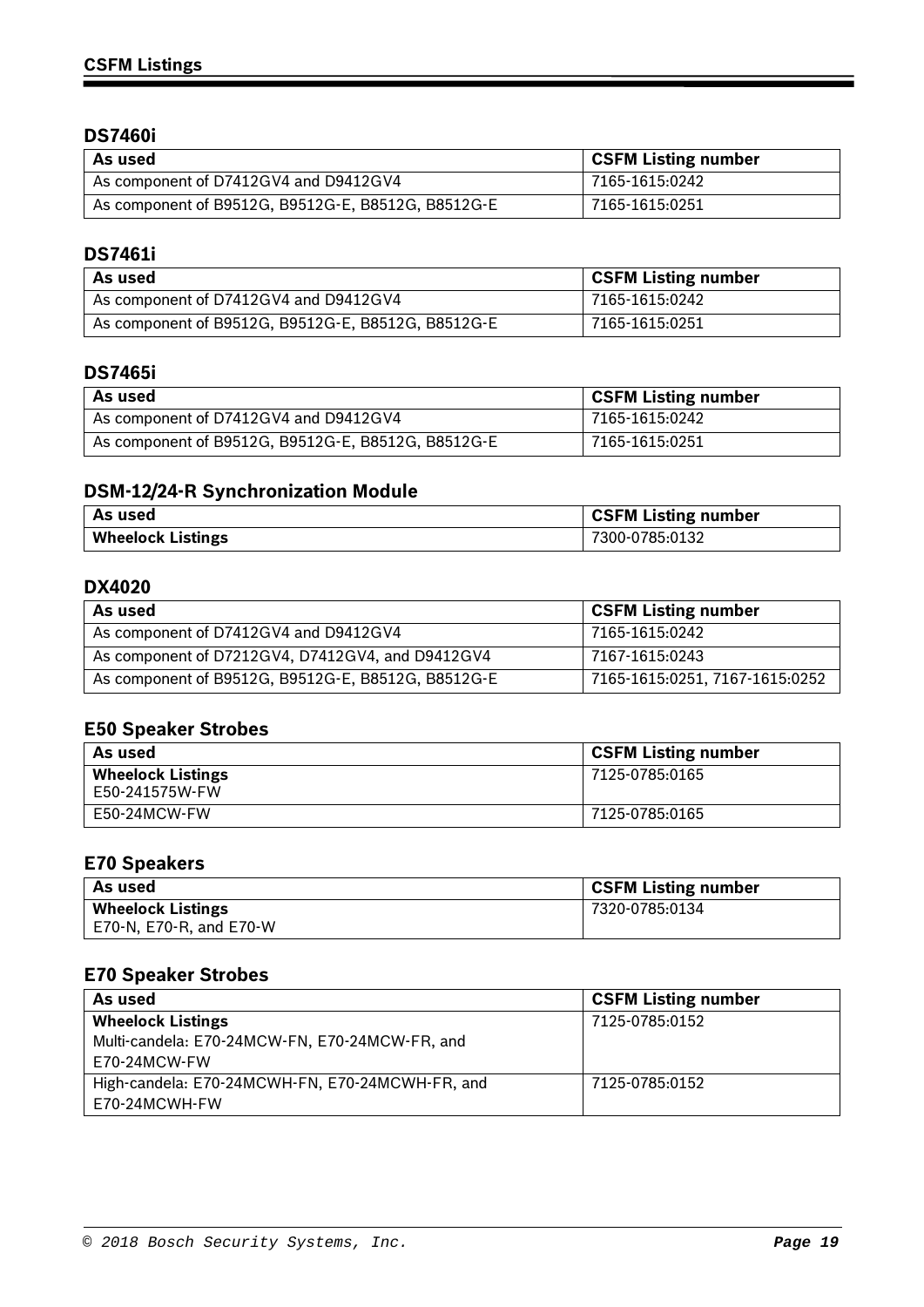## **E90 Speakers**

| As used                  | <b>CSFM Listing number</b> |
|--------------------------|----------------------------|
| <b>Wheelock Listings</b> | 7125-0785:0152             |
| E90-N and E90-W          |                            |

# **E90 Speaker Strobes**

| As used                                       | <b>CSFM Listing number</b> |
|-----------------------------------------------|----------------------------|
| <b>Wheelock Listings</b>                      | 7125-0785:0152             |
| Multi-candela: E90-24MCC-FN and E90-24MCC-FW  |                            |
| High-candela: E90-24MCCH-FN and E90-24MCCH-FW | 7125-0785:0152             |

## **ET70 Speakers**

| As used                    | <b>CSFM Listing number</b> |
|----------------------------|----------------------------|
| <b>Wheelock Listings</b>   | 7320-0785:0134             |
| ET70-N, ET70-R, and ET70-W |                            |

## **ET70 Speaker Strobes**

| As used                                              | <b>CSFM Listing number</b> |
|------------------------------------------------------|----------------------------|
| <b>Wheelock Listings</b>                             | 7125-0785:0152             |
| Fixed-candela: ET70-241575W-FN, ET70-241575W-FR, and |                            |
| ET70-241575W-FW                                      |                            |
| Multi-candela: ET70-24MCW-FN, ET70-24MCW-FR, and     | 7125-0785:0152             |
| ET70-24MCW-FW                                        |                            |
| High-candela: ET70-24MCWH-FN and ET70-24MCWH-FW      | 7125-0785:0152             |

# **ET70WP Weatherproof Speaker Strobes**

| As used                                                       | <b>CSFM Listing number</b> |
|---------------------------------------------------------------|----------------------------|
| <b>Wheelock Listings</b><br>ET70WP-2475W-FR, ET70WPA-2475W-NW | 7125-0785:0146             |
| ET70WP-2475C -FR and ET70WP-2475C-FW                          | 7125-0785:0146             |

# **ET80 Speaker Strobes**

| As used                                         | <b>CSFM Listing number</b> |
|-------------------------------------------------|----------------------------|
| Fixed-candela: ET80-241575W-FR                  | 7125-0785:0152             |
| Multi-candela: ET80-24MCW-FR and ET80-24MCW-FW  | 7125-0785:0152             |
| High-candela: ET80-24MCWH-FR and ET80-24MCWH-FW | 7125-0785:0152             |

## **ET90 Speakers**

| As used                    | <b>CSFM Listing number</b> |
|----------------------------|----------------------------|
| ET90-N, ET90-R, and ET90-W | 7125-0785:0134             |

## **ET90 Speaker Strobes**

| As used                                         | <b>CSFM Listing number</b> |
|-------------------------------------------------|----------------------------|
| <b>Wheelock Listings</b>                        | 7125-0785:0152             |
| Multi-candela: ET90-24MCC-FN, ET90-24MCC-FR,    |                            |
| ET90-24MCC-FW, and ET90-24MCC-NW                |                            |
| High-candela: ET90-24MCCH-FN and ET90-24MCCH-FW | 7125-0785:0152             |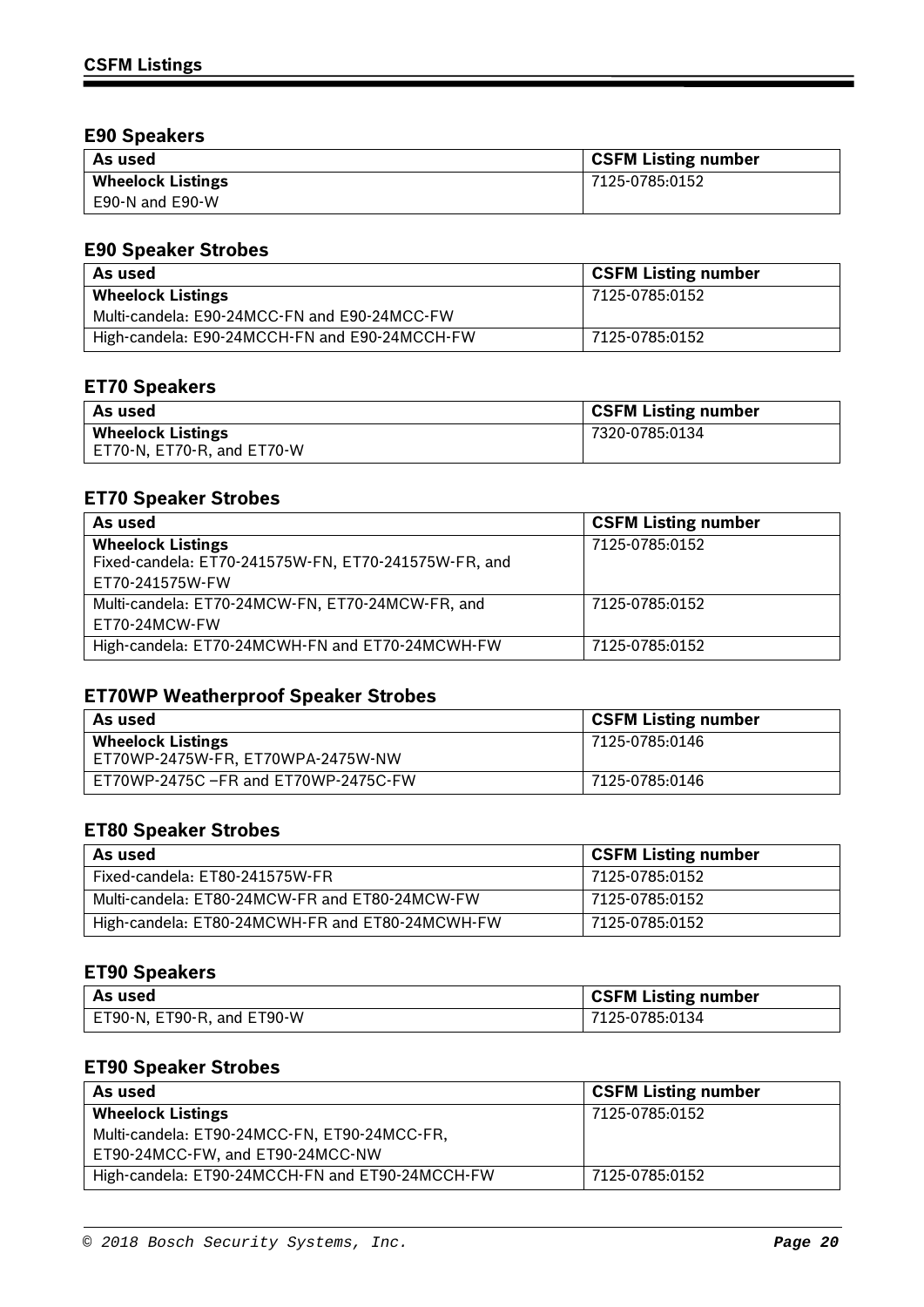## **ET-1010**

| As used                  | <b>CSFM Listing number</b> |
|--------------------------|----------------------------|
| <b>Wheelock Listings</b> | 7320-0785:0105             |
| ET-1010-R and ET-1010-W  |                            |

### **ET-1080-R**

| As used                  | <b>CSFM Listing number</b> |
|--------------------------|----------------------------|
| <b>Wheelock Listings</b> | 7320-0785:0105             |
| ET-1080-R                |                            |

# **Stopped Here – need to clarify EVAX-Potter Listings vs Bosch listings (check 6911-0328:0219 and any other listings)**

### **EVAX25 and EVAX25E**

| As used                                                   | <b>CSFM Listing number</b>    |
|-----------------------------------------------------------|-------------------------------|
| <b>Potter Electrical Signal Co (Cross Listed to EVAX)</b> | 6911-03280219, 6911-0328:0220 |
| PVX-25 and PVX-25E (EVAX25 and EVAX25E)                   |                               |
| As component of PVC-MP and PVC-DP (HMB-MP and HMB-DPV     | 6911-0328:0221                |
| <b>Bosch Listings</b>                                     | 6911-1615:0101                |
| EVAX25 only                                               |                               |

### **EVAX50 and EVAX50E**

| As used                                                   | <b>CSFM Listing number</b>    |
|-----------------------------------------------------------|-------------------------------|
| <b>Potter Electrical Signal Co (Cross Listed to EVAX)</b> | 6911-03280219, 6911-0328:0220 |
| PVX-50 and PVX-50E (EVAX50 and EVAX50E)                   |                               |
| As component of PVC-MP and PVC-DP (HMB-MP and HMB-DP)     | 6911-0328:0221                |
| <b>Bosch Listings</b>                                     | 6911-1615:0103                |

### **EVAX100 and EVAX100E**

| As used                                               | <b>CSFM Listing number</b>    |
|-------------------------------------------------------|-------------------------------|
| Potter Electrical Signal Co (Cross Listed to EVAX)    | 6911-03280219, 6911-0328:0220 |
| PVX-100 and PVX-100E (EVAX100 and EVAX100E)           |                               |
| As component of PVC-MP and PVC-DP (HMB-MP and HMB-DP) | 6911-0328:0221                |
| <b>Bosch Listings</b>                                 | 6911-1615:0104                |

## **EVAX150 and EVAX150E**

| As used                                            | <b>CSFM Listing number</b>    |
|----------------------------------------------------|-------------------------------|
| Potter Electrical Signal Co (Cross Listed to EVAX) | 6911-03280219, 6911-0328:0220 |

### **EVAX200 and EVAX200E**

| As used                                                   | <b>CSFM Listing number</b>    |
|-----------------------------------------------------------|-------------------------------|
| <b>Potter Electrical Signal Co (Cross Listed to EVAX)</b> | 6911-03280219, 6911-0328:0220 |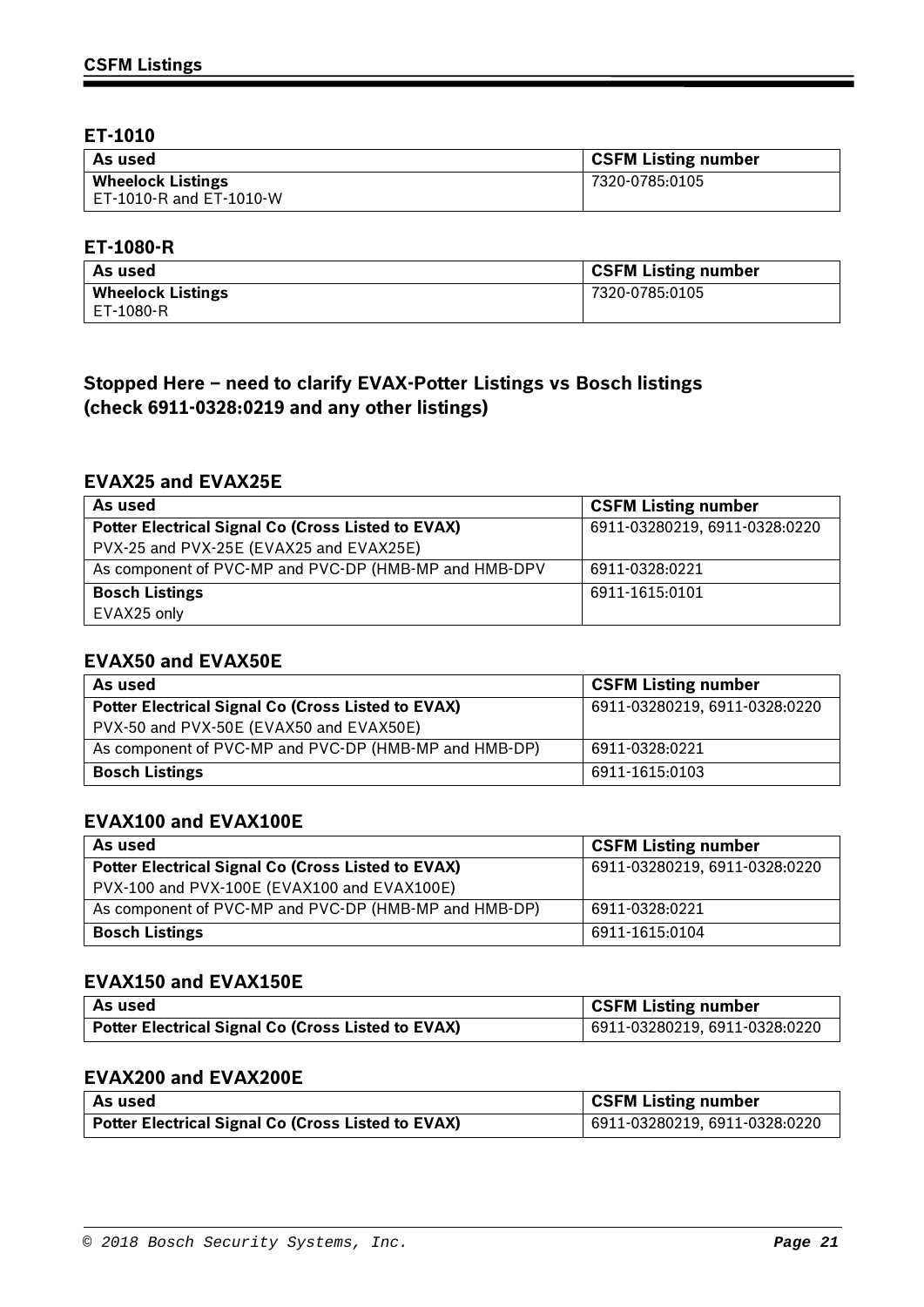# **EVX-2ZA**

| As used                                                   | <b>CSFM Listing number</b> |
|-----------------------------------------------------------|----------------------------|
| <b>Potter Electrical Signal Co (Cross Listed to EVAX)</b> | 6911-0328:0220             |
| PVX-4Z (EVX-4Z)                                           |                            |
| <b>Bosch Listings</b>                                     | 6912-1615:0102             |

### **EVX-4Z**

| As used                                                   | <b>CSFM Listing number</b> |
|-----------------------------------------------------------|----------------------------|
| <b>Potter Electrical Signal Co (Cross Listed to EVAX)</b> | 6911-0328:0220             |
| PVX-4Z (EVX-4Z)                                           |                            |
| <b>Bosch Listings</b>                                     | 6912-1615:0102             |

### **F220 Detector Bases**

| As used                                              | <b>CSFM Listing number</b> |
|------------------------------------------------------|----------------------------|
| F220-B6, F220-B6C, F220-B6E, F220-B6R, and F220-B6RS | 7300-1615:0105             |
| Used with F220-135 family heat detectors             | 7270-1615:0108             |
| Used with F220-P and F220-PTH smoke detectors        | 7272-1615:0106             |
| Used with F220-PTHC detector                         | 7272-1615:0107             |

## **F220 Heat Detectors**

| l As used                          | <b>CSFM Listing number</b> |
|------------------------------------|----------------------------|
| F220-135, F220-135F, and F220-190F | 7270-1615:0108             |

#### **F220-B6PM and F220-B6PS**

| As used                 | <b>CSFM Listing number</b> |
|-------------------------|----------------------------|
| F220-B6PM and F220-B6PS | 7300-1615:0215             |

#### **F220 Smoke Detectors**

| As used             | <b>CSFM Listing number</b> |
|---------------------|----------------------------|
| F220-P and F220-PTH | 7272-1615:0106             |
| F220-PTHC           | 7272-1615:0107             |

## **FAA Analog Detector Bases**

| l As used                 | <b>CSFM Listing number</b> |
|---------------------------|----------------------------|
| FAA-325-B4 and FAA-325-B6 | 7300-1615:0235             |

## **FAA-440 Analog Detector Bases**

| As used                           | <b>CSFM Listing number</b> |
|-----------------------------------|----------------------------|
| FAA-440-B4 and FAA-440-B6         | 7300-1615:0244             |
| FAA-440-B4-ISO and FAA-440-B6-ISO | 7300-1615:0244             |

## **FAA-500-BB-UL**

| As used                     | <b>CSFM Listing number</b> |
|-----------------------------|----------------------------|
| FAA-500-BB-UL               | 7300-1615:0222             |
| Used with FCP-500 detectors | 7272-1615:0221             |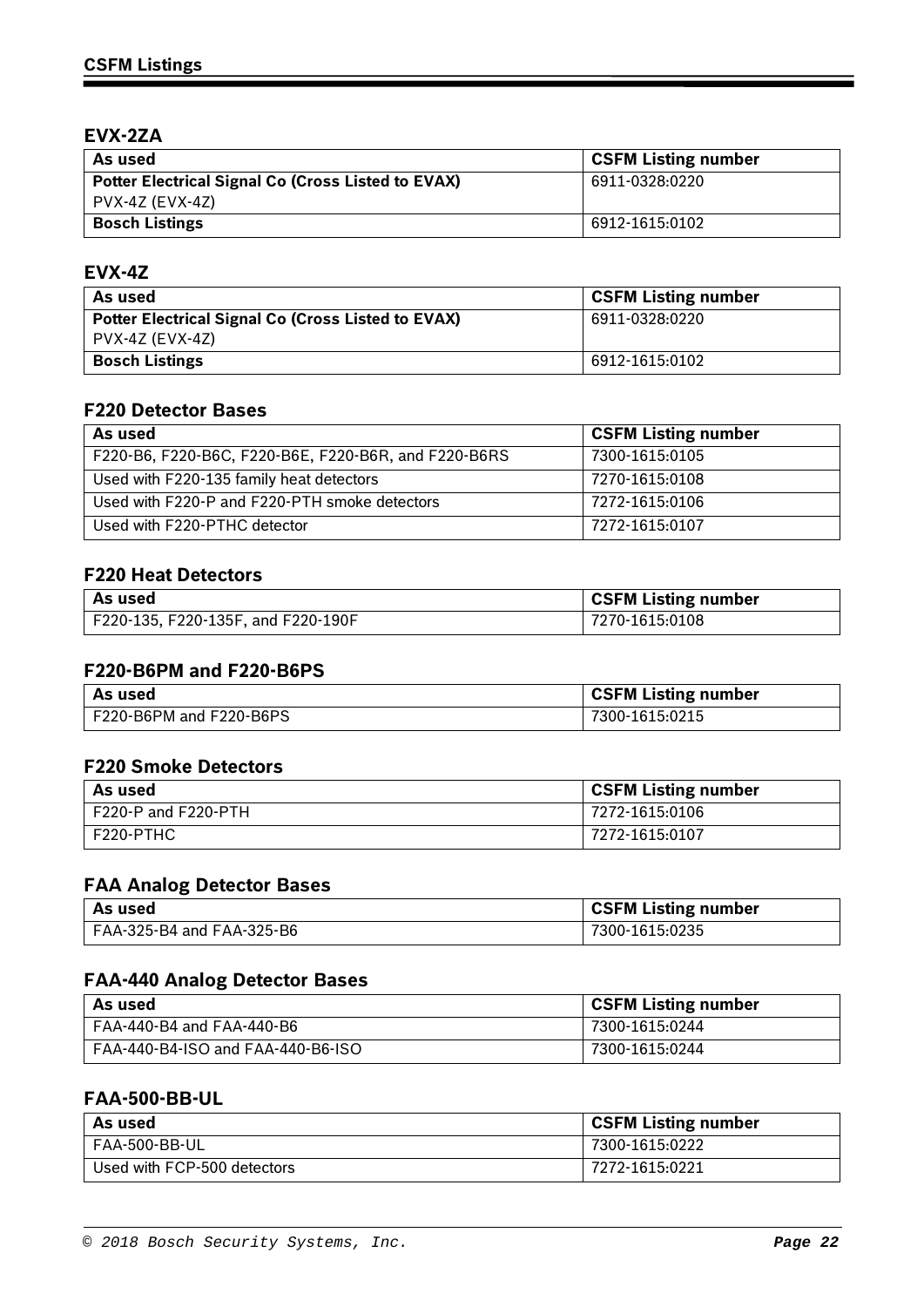## **FAD-325-V2F and FAD-325-V2F-R**

| As used                                 | GSFM Listing number |
|-----------------------------------------|---------------------|
| Hochiki Listings (DH-99-A and DH-99-AR) | 3240-0410:0155      |
| <b>Bosch Listings</b>                   | 3240-1615:0500      |

### **FAD-325-V2F-DH**

| As used                         | <b>CSFM Listing number</b> |
|---------------------------------|----------------------------|
| <b>Hochiki Listings (ALK-D)</b> | 3240-0410:0179             |
| <b>Bosch listings</b>           | 3240-1615:0500             |

### **FAH-440**

| As used | <b>CSFM Listing number</b> |
|---------|----------------------------|
| FAH-440 | 7270-1615:0245             |

#### **FAP-325-V2F**

| As used                 | <b>CSFM Listing number</b> |
|-------------------------|----------------------------|
| FAP-325-V2F             | 7272-1615:0250             |
| Used with FAA-325 bases | 7300-1615:0235             |

## **FAP-440 Smoke Detectors**

| l As used                         | <b>CSFM Listing number</b> |
|-----------------------------------|----------------------------|
| FAP-440, FAP-440T, and FAP-440-TC | 7272-1615:0246             |

## **FAP-440 Dual Ray Smoke Detectors**

| l As used                            | <b>CSFM Listing number</b> |
|--------------------------------------|----------------------------|
| FAP-440D, FAP-440DT, and FAP-440-DTC | 7272-1615:0246             |

### **FCA-500 and FCA-500-E**

| As used                     | <b>CSFM Listing number</b> |
|-----------------------------|----------------------------|
| FCA-500 and FCA-500-E       | 7300-1615:0222             |
| Used with FCP-500 detectors | 7272-1615:0221             |

## **FCC-380**

| As used                            | <b>CSFM Listing number</b> |
|------------------------------------|----------------------------|
| <b>Aeronics (Macurco) Listings</b> | 5278-2071:0100             |
| CM-E1                              |                            |

### **FCP-500 Smoke Detectors**

| As used                                        | <b>CSFM Listing number</b> |
|------------------------------------------------|----------------------------|
| FCP-500, FCP-500-C, FCO-500-P, and FCP-500-C-P | 7272-1615:0221             |
| For use with FAA-BB-UL back box                | 7300-1615:0222             |

#### **FIRERAY 5000-UL**

| As used                 | <b>CSFM Listing number</b> |
|-------------------------|----------------------------|
| <b>FFE LTD Listings</b> | 7260-1508:0104             |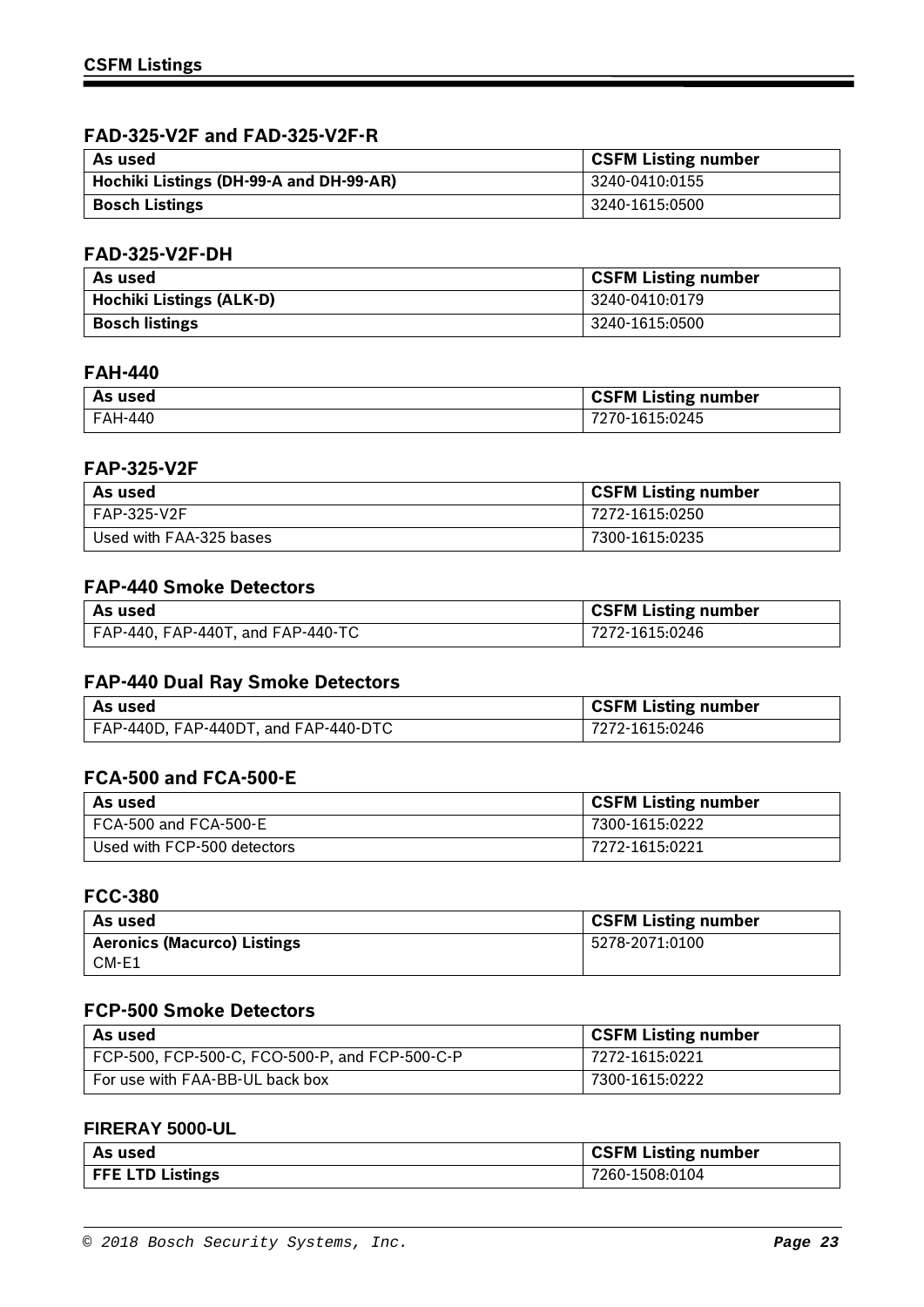### **FLM-325-2I4**

| As used     | <b>CSFM Listing number</b> |
|-------------|----------------------------|
| FLM-325-214 | 7300-1615:0230             |

## **FLM-325-2R4 Dual Relay Modules**

| As used                                              | <b>CSFM Listing number</b> |
|------------------------------------------------------|----------------------------|
| FLM-325-2R4-2A, FLM-325-2R4-2AI, FLM-325-2R4-8A, and | 7300-1615:0230             |
| FLM-325-2R4-8AI                                      |                            |

### **FLM-325-CZM4**

| As used      | <b>CSFM Listing number</b> |
|--------------|----------------------------|
| FLM-325-CZM4 | 7300-1615:0230             |

### **FLM-325-I4**

| As used    | <b>CSFM Listing number</b> |
|------------|----------------------------|
| FLM-325-14 | 7300-1615:0230             |

## **FLM-325-I4A and FLM-325-I4AI**

| As used                      | <b>CSFM Listing number</b> |
|------------------------------|----------------------------|
| FLM-325-I4A and FLM-325-I4AI | 7300-1615:0230             |

### **FLM-325-IM**

| As used    | <b>CSFM Listing number</b> |
|------------|----------------------------|
| FLM-325-IM | 7300-1615:0230             |

### **FLM-325-ISO**

| As used            | <b>CSFM Listing number</b> |
|--------------------|----------------------------|
| <b>FLM-325-ISO</b> | 7300-1615:0230             |

### **FLM-325-N4**

| As used    | <b>CSFM Listing number</b> |
|------------|----------------------------|
| FLM-325-N4 | 7300-1615:0230             |

# **FLM-325-NA4 and FLM-325-NAI4**

| . As used                    | <b>CSFM Listing number</b> |
|------------------------------|----------------------------|
| FLM-325-NA4 and FLM-325-NAI4 | 7300-1615:0230             |

## **FLM-7024-ISO**

| l As used                | <b>CSFM Listing number</b> |
|--------------------------|----------------------------|
| As component of FPD-7024 | 7165-1615:0227             |

# **FMM-100 Manual Stations**

| As used                                          | <b>CSFM Listing number</b> |
|--------------------------------------------------|----------------------------|
| FMM-100DATK, FMM-100SATK, FMM100SAT2CK, and FMM- | 7150-1615:0224             |
| 100SATK-NYC                                      |                            |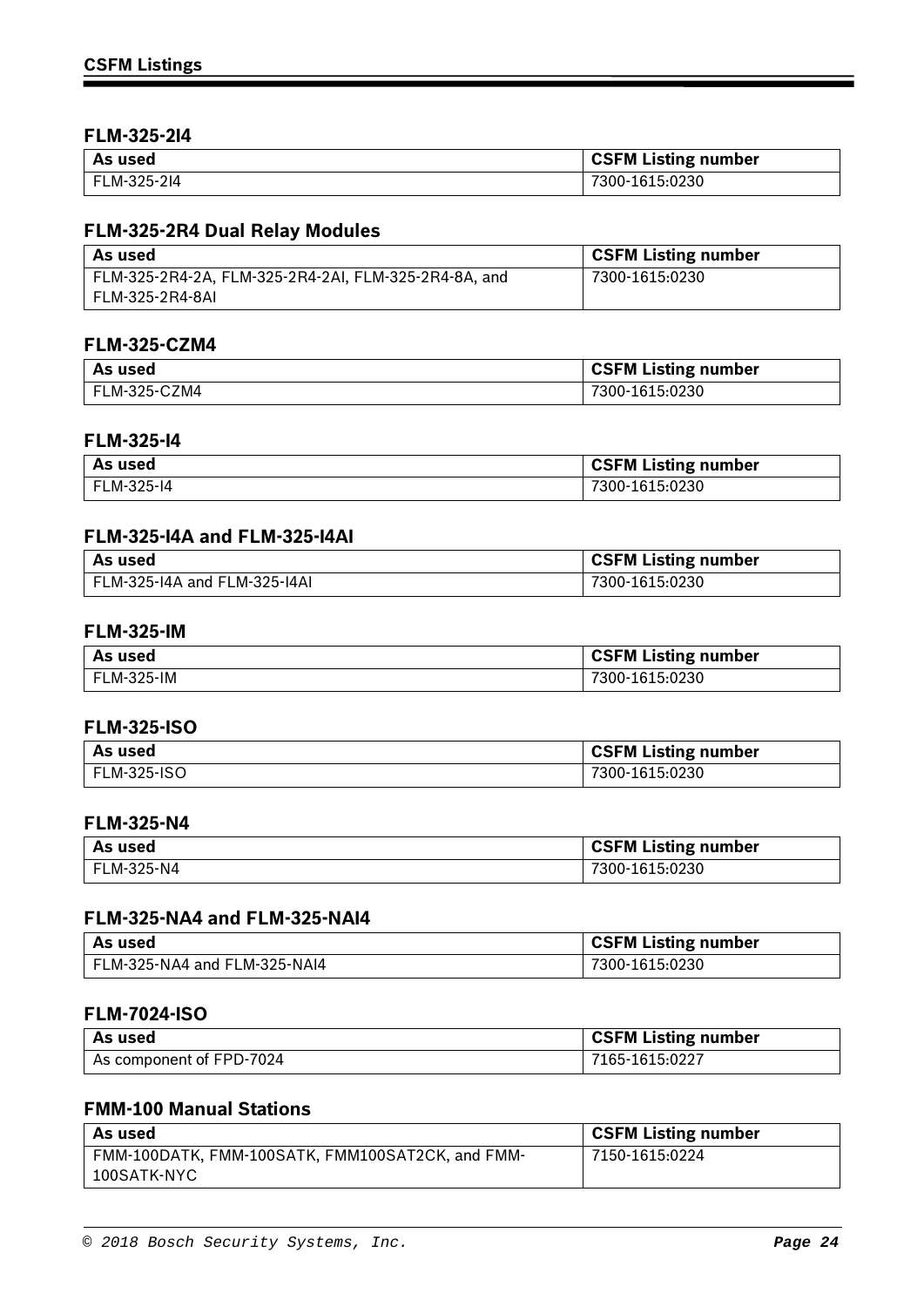### **FMM-100SAT2CKEX**

| l As used                                             | <b>CSFM Listing number</b> |
|-------------------------------------------------------|----------------------------|
| <b>Signal Communications Listings (SigCom SGX-32)</b> | 7151-1408:0112             |

## **FMM-100BB and FMM-100BB-R**

| As used                   | <b>CSFM Listing number</b> |
|---------------------------|----------------------------|
| FMM-100BB and FMM-100BB-R | 7150-1615:0224             |

#### **FMM-100WPBB**

| As used     | <b>CSFM Listing number</b> |
|-------------|----------------------------|
| FMM-100WPBB | 7150-1615:0224             |

### **FMM-325A Analog Manual Stations**

| l As used               | <b>CSFM Listing number</b> |
|-------------------------|----------------------------|
| FMM-325A and FMM-325A-D | 7150-1615:0122             |

### **FMM-462 POPIT Addressable Manual Stations**

| As used               | <b>CSFM Listing number</b> |
|-----------------------|----------------------------|
| FMM-462 and FMM-462-D | 7150-1615:0122             |

## **FMM-7045 Multiplex Addressable Manual Stations**

| . As used               | <b>CSFM Listing number</b> |
|-------------------------|----------------------------|
| FMM-7045 and FMM-7045-D | 7150-1615:0122             |

### **FMR-1000-RA**

| As used                     | <b>CSFM Listing number</b> |
|-----------------------------|----------------------------|
| As component of FPA-1000-V2 | 7165-1615:0229             |

### **FMR-1000-RCMD**

| As used                     | <b>CSFM Listing number</b> |
|-----------------------------|----------------------------|
| As component of FPA-1000-V2 | 7165-1615:0229             |

### **FMR-7033**

| As used                  | <b>CSFM Listing number</b> |
|--------------------------|----------------------------|
| As component of FPD-7024 | 7165-1615:0227             |

### **FMR-7036**

| As used                  | CSFM Listing number |
|--------------------------|---------------------|
| As component of FPD-7024 | 7165-1615:0227      |

# **FPA-1000 Analog Addressable Fire Panels**

| As used                     | <b>CSFM Listing number</b> |
|-----------------------------|----------------------------|
| FPA-1000-UL and FPA-1000-V2 | 7165-1615:0229             |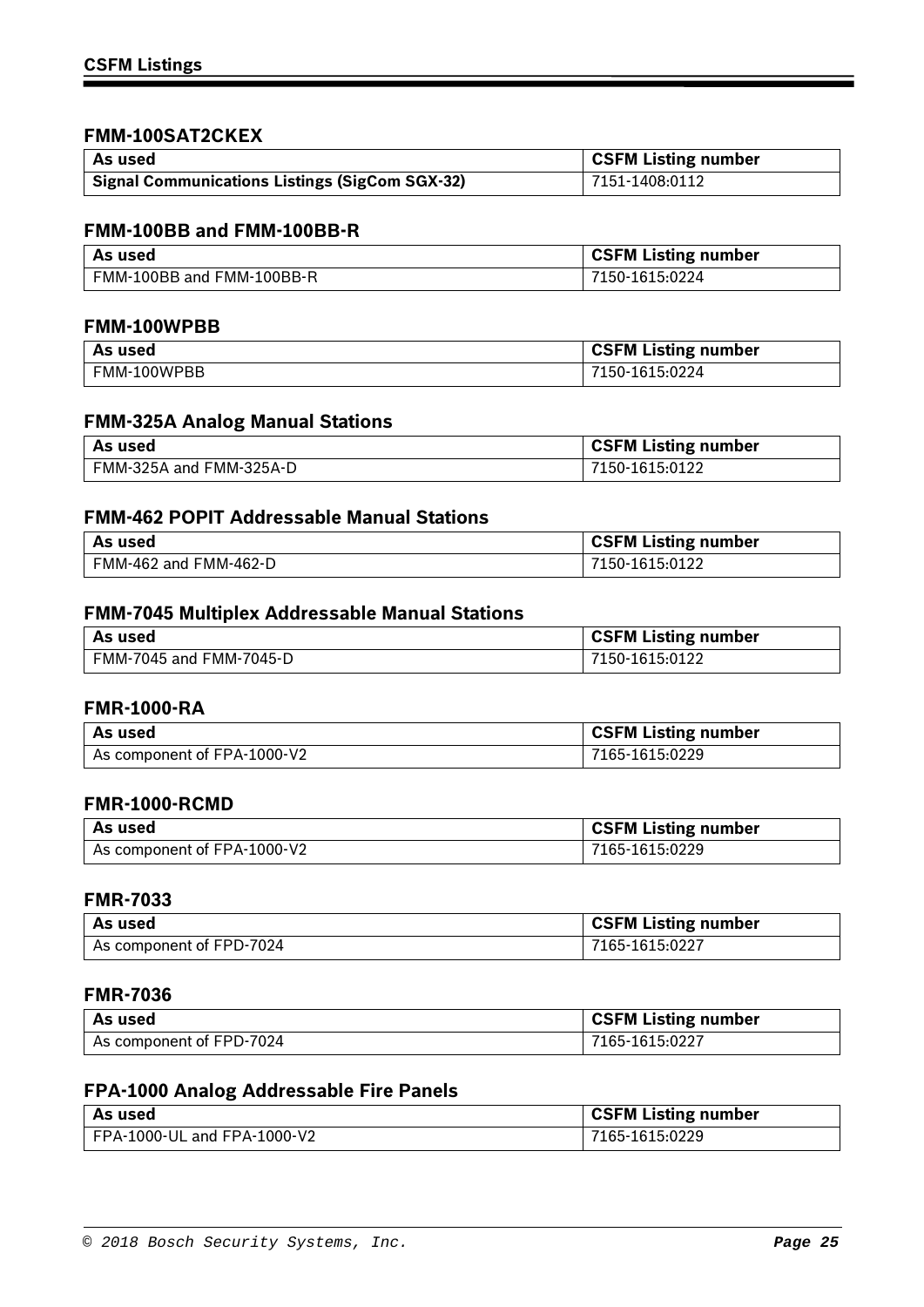### **FPA-1000-LC**

| l As used                   | <b>CSFM Listing number</b> |
|-----------------------------|----------------------------|
| As component of FPA-1000-V2 | 7165-1615:0229             |

# **FPA-1000-LT**

| As used                     | <b>CSFM Listing number</b> |
|-----------------------------|----------------------------|
| As component of FPA-1000-V2 | 7165-1615:0229             |

### **FPC-7034**

| As used                  | <b>CSFM Listing number</b> |
|--------------------------|----------------------------|
| As component of FPD-7024 | 7165-1615:0227             |

## **FPD-7024**

| As used  | <b>CSFM Listing number</b> |
|----------|----------------------------|
| FPD-7024 | 7165-1615:0227             |

### **FPE-1000-CITY**

| As used                     | <b>CSFM Listing number</b> |
|-----------------------------|----------------------------|
| As component of FPA-1000-V2 | 7165-1615:0229             |

## **FPE-1000-NE**

| l As used                   | CSFM Listing number |
|-----------------------------|---------------------|
| As component of FPA-1000-V2 | 7165-1615:0229      |

## **FPE-1000-NF**

| As used                     | <b>CSFM Listing number</b> |
|-----------------------------|----------------------------|
| As component of FPA-1000-V2 | 7165-1615:0229             |

### **FPE-1000-NW**

| l As used                   | CSFM Listing number |
|-----------------------------|---------------------|
| As component of FPA-1000-V2 | 7165-1615:0229      |

### **FPE-1000-SLC**

| As used                     | <b>CSFM Listing number</b> |
|-----------------------------|----------------------------|
| As component of FPA-1000-V2 | 7165-1615:0229             |

### **FPE-7039**

| As used                  | <b>CSFM Listing number</b> |
|--------------------------|----------------------------|
| As component of FPD-7024 | 7165-1615:0227             |

## **FPM-1000-ENC**

| l As used                   | <b>CSFM Listing number</b> |
|-----------------------------|----------------------------|
| As component of FPA-1000-V2 | 7165-1615:0229             |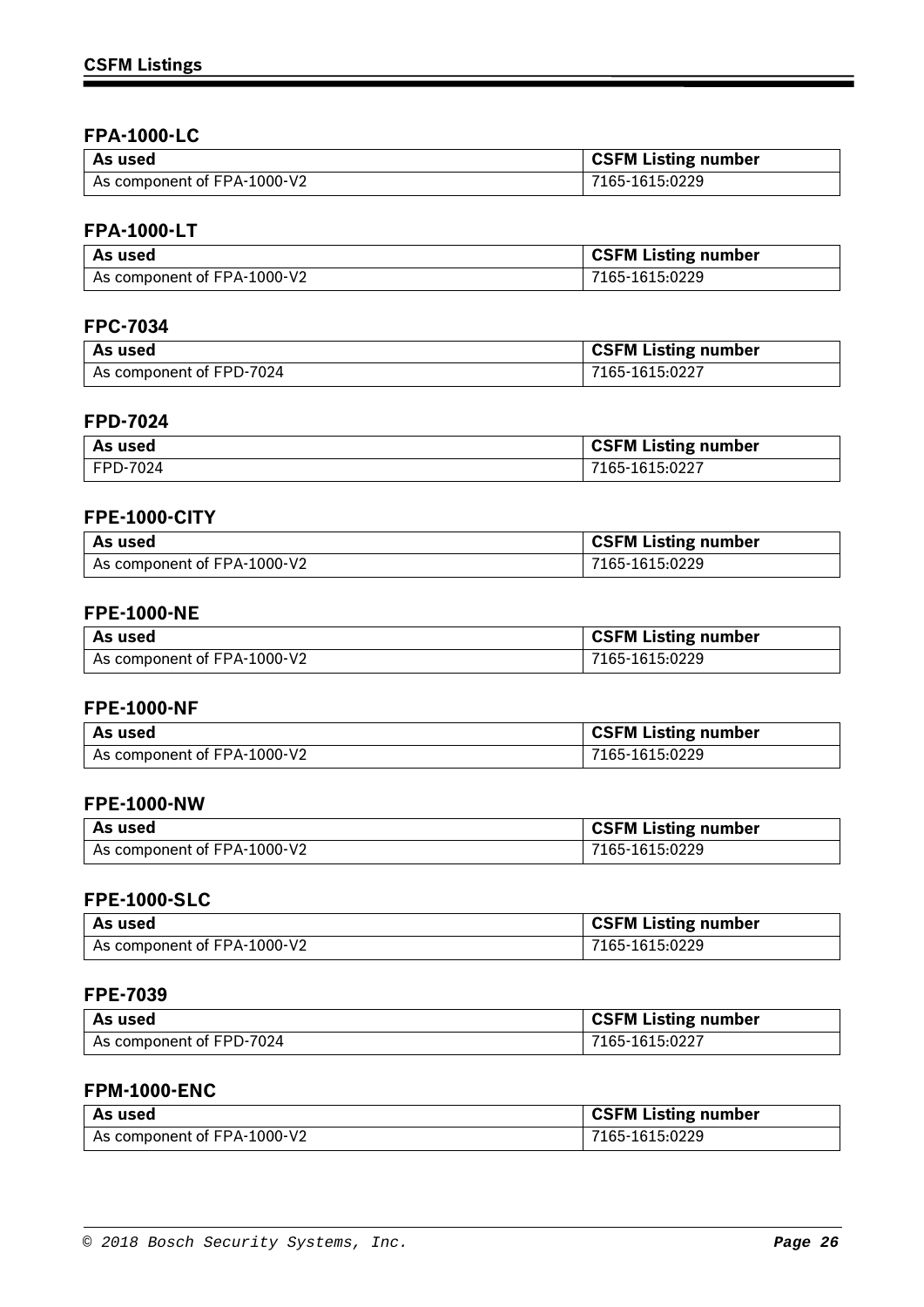### **FPM-1000-SFMK**

| l As used                   | CSFM Listing number |
|-----------------------------|---------------------|
| As component of FPA-1000-V2 | 7165-1615:0229      |

# **FPP-RNAC-8A-4C**

| As used                   | <b>CSFM Listing number</b> |
|---------------------------|----------------------------|
| FPP-RNAC-8A-4C            | 7300-1615:0228             |
| Used with FPA-1000 panels | 7165-1615:0229             |
| Used with FPD-7024 panels | 7165-1615:0227             |

## **GB Motor Bells**

| As used                | <b>CSFM Listing number</b> |
|------------------------|----------------------------|
| <b>Gentex Listings</b> | 7135-0569:0122             |
| GB-6 and GGB-10        |                            |

### **GCC24 Horn Strobes**

| As used                | <b>CSFM Listing number</b> |
|------------------------|----------------------------|
| <b>Gentex Listings</b> | 7135-0569:0122             |
| GCC24-CR and GCC24-CW  |                            |

### **GCS24 Strobes**

| As used                | <b>CSFM Listing number</b> |
|------------------------|----------------------------|
| <b>Gentex Listings</b> | 7135-0569:0123             |
| GCS24-CR and GCS24-CW  |                            |

# **GEC Horn Strobes**

| As used                | <b>CSFM Listing number</b> |
|------------------------|----------------------------|
| <b>Gentex Listings</b> | 7135-0569:0122             |
| GEC24-15/75WR          |                            |

## **GEC3 Horn Strobes**

| As used                                   | <b>CSFM Listing number</b> |
|-------------------------------------------|----------------------------|
| <b>Gentex Listings</b><br>12 V: GEC3-12WR | 7135-0569:0130             |
| 24 V: GEC3-24WR and GEC3-24WW             | 7135-0569:0122             |

### **GECB24-PWB**

| As used                | <b>CSFM Listing number</b> |
|------------------------|----------------------------|
| <b>Gentex Listings</b> | 7135-0569:0135             |
| GECB24-PWB             |                            |

### **GEH Horns**

| As used                   | <b>CSFM Listing number</b> |
|---------------------------|----------------------------|
| <b>Gentex Listings</b>    | 7135-0569:0130             |
| 12 V: GEH12WR and GEH12WW |                            |
| 24 V: GEH24-R and GEH24-W | 7135-0569:0122             |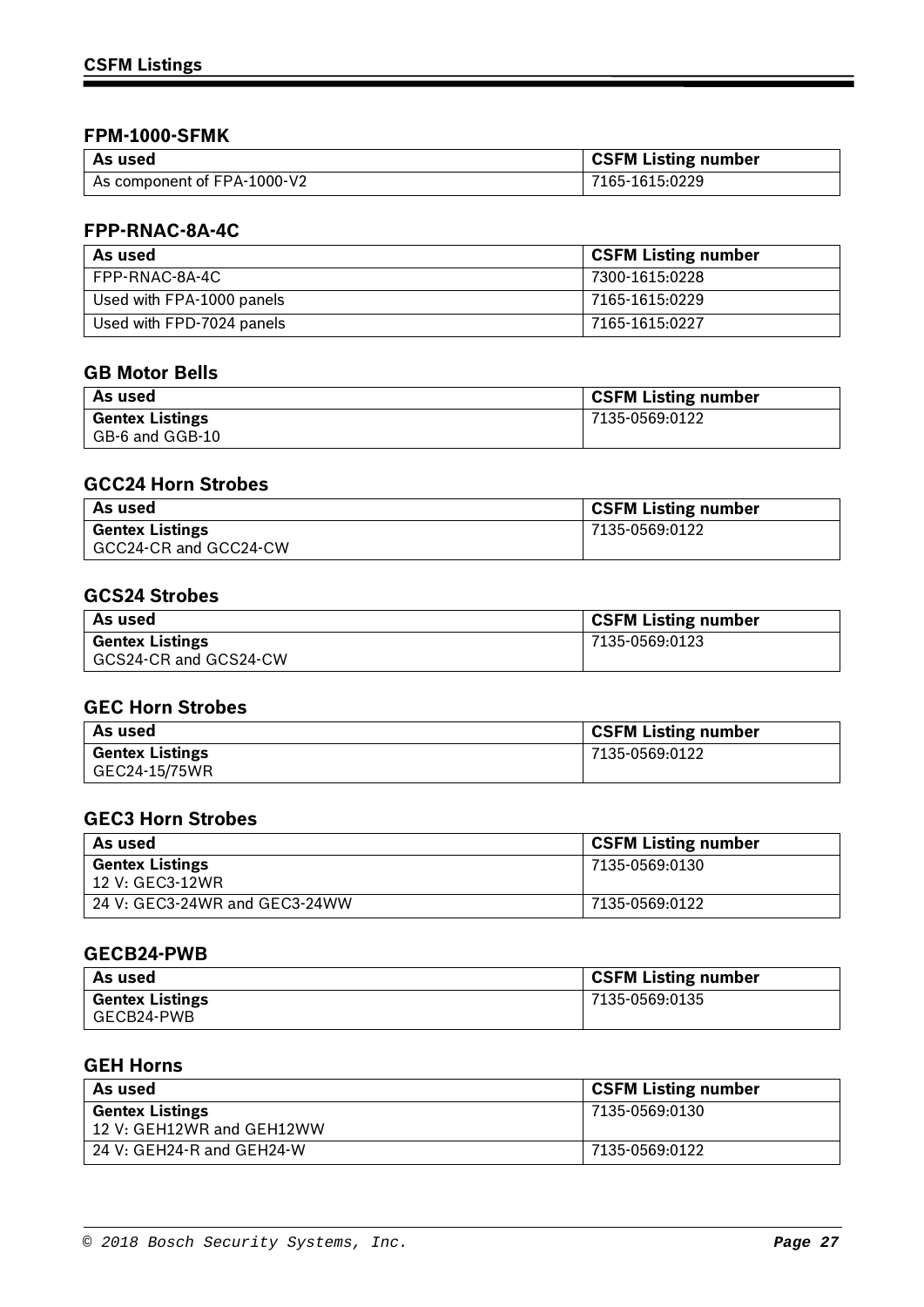## **GES Strobes**

| As used                                 | <b>CSFM Listing number</b> |
|-----------------------------------------|----------------------------|
| <b>Gentex Listings</b><br>GES24-15/75WR | 7125-0569:0123             |

### **GES3 Strobes**

| As used                       | <b>CSFM Listing number</b> |
|-------------------------------|----------------------------|
| <b>Gentex Listings</b>        | 7125-0569:0129             |
| 12 V: GES3-12WR               |                            |
| 24 V: GES3-24WR and GES3-24WW | 7125-0569:0123             |

### **GOE Back Boxes**

| As used                | <b>CSFM Listing number</b> |
|------------------------|----------------------------|
| <b>Gentex Listings</b> | 7300-0569:0124             |
| GOE-R and GOE-W        |                            |

## **G-SSPK Speakers**

| As used                   | <b>CSFM Listing number</b> |
|---------------------------|----------------------------|
| <b>Gentex Listings</b>    | 7320-0569:0137             |
| G-SSPKCLPR and G-SSPKCLPW |                            |

## **G-SSPK24 Ceiling-mount Speaker Strobes**

| As used                | <b>CSFM Listing number</b> |
|------------------------|----------------------------|
| <b>Gentex Listings</b> | 7320-0569:0137             |
| G-SSPK24CLPW           |                            |

# **G-SSPK24 Wall-mount Speaker Strobes**

| As used                                                                            | <b>CSFM Listing number</b> |
|------------------------------------------------------------------------------------|----------------------------|
| <b>Gentex Listings</b><br>Fixed-candela: G-SSPK24-15/75WLPR and G-SSPK24-15/75WLPW | 7320-0569:0140             |
| Multi-candela: G-SSPK24WLPR and G-SSPK24WLPW                                       | 7320-0569:0140             |

### **GX93 Mini-horns**

| As used                | <b>CSFM Listing number</b> |
|------------------------|----------------------------|
| <b>Gentex Listings</b> | 7135-0569:0126             |
| GX93-R and GX93-W      |                            |

## **HMB (EVAX-HMX) Network Audio System**

| As used                                            | GSFM Listing number |
|----------------------------------------------------|---------------------|
| EVAX (Cross Listed to Potter Electrical Signal Co) | 6911-0328:0221      |
| PVC-MP (EVAX HMX-MP) Master Panel                  |                     |
| PVC-DP (EVAX HMX-DP) Distributed Panel             |                     |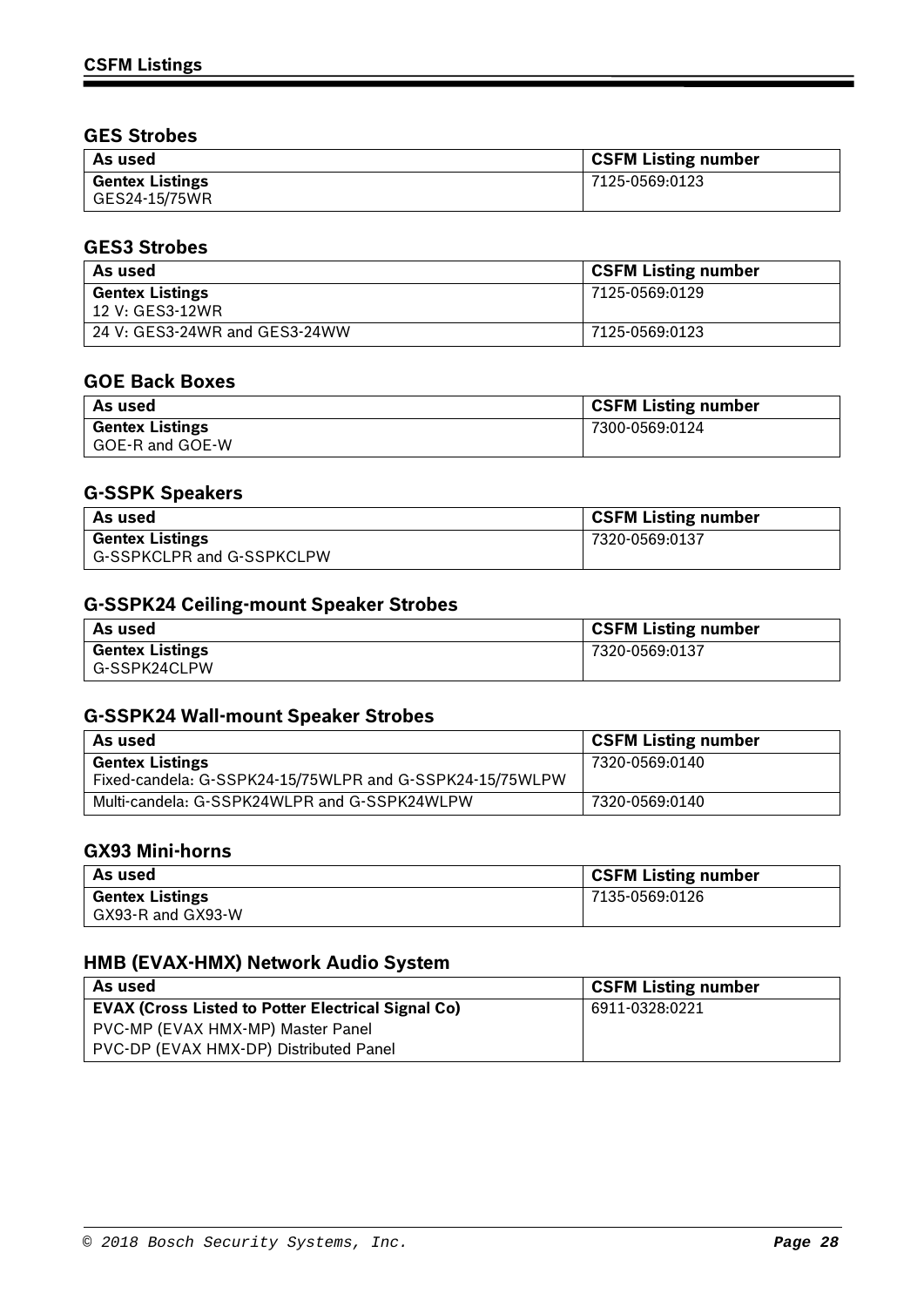### **HS4 Horn Strobes**

| As used                                                   | <b>CSFM Listing number</b> |
|-----------------------------------------------------------|----------------------------|
| <b>Wheelock Listings</b><br>Fixed-candela: HS4-241575W-FW | 7125-0785:0161             |
| Multi-candela: HS4-24MCW-FR                               | 7125-0785:0161             |
| High-candela: HS4-2MCW-FR and HS4-24MCWH-FW               | 7125-0785:0161             |

### **ICP-SDI-9114**

| As used                                            | <b>CSFM Listing number</b>     |
|----------------------------------------------------|--------------------------------|
| As component of D7412GV4 and D9412GV4              | 7165-1615:0242                 |
| As component of D7212GV4, D7412GV4, and D9412GV4   | 7167-1615:0243                 |
| As component of B9512G, B9512G-E, B8512G, B8512G-E | 7165-1615:0251, 7167-1615:0252 |

## **IOB-R**

| As used                  | <b>CSFM Listing number</b> |
|--------------------------|----------------------------|
| <b>Wheelock Listings</b> | 7300-0785:0177             |
| <b>IOB</b>               |                            |

### **ITS-DX4020-G**

| As used                                            | <b>CSFM Listing number</b>     |
|----------------------------------------------------|--------------------------------|
| As component of D7412GV4 and D9412GV4              | 7165-1615:0242                 |
| As component of D7212GV4, D7412GV4, and D9412GV4   | 7167-1615:0243                 |
| As component of B9512G, B9512G-E, B8512G, B8512G-E | 7165-1615:0251, 7167-1615:0252 |

### **ITS-D6686-UL**

| As used                  | <b>CSFM Listing number</b> |
|--------------------------|----------------------------|
| <b>Wheelock Listings</b> | 7300-0785:0179             |
| l ITS-D6686-UL           |                            |

### **MB Motor Bells**

| As used                                                      | <b>CSFM Listing number</b> |
|--------------------------------------------------------------|----------------------------|
| <b>Wheelock Listings</b><br>12 V: MB-G6-12-R and MB-G10-12-R | 7135-0785:0113             |
| 24 V: MB-G6-24-R and MB-G10-24-R                             | 7135-0785:0113             |

# **MB-AMI (EVAX MX-AMI)**

| As used                                                   | <b>CSFM Listing number</b> |
|-----------------------------------------------------------|----------------------------|
| <b>Potter Electrical Signal Co (Cross Listed to EVAX)</b> | 6911-0328:0221             |
| As component of HMX-MP and HMX-DP (PVC-MB and PVC-DP)     |                            |

# **MB-ASC (EVAX MX-ASC)**

| l As used                                             | <b>CSFM Listing number</b> |
|-------------------------------------------------------|----------------------------|
| Potter Electrical Signal Co (Cross Listed to EVAX)    | 6911-0328:0221             |
| As component of HMX-MP and HMX-DP (PVC-MB and PVC-DP) |                            |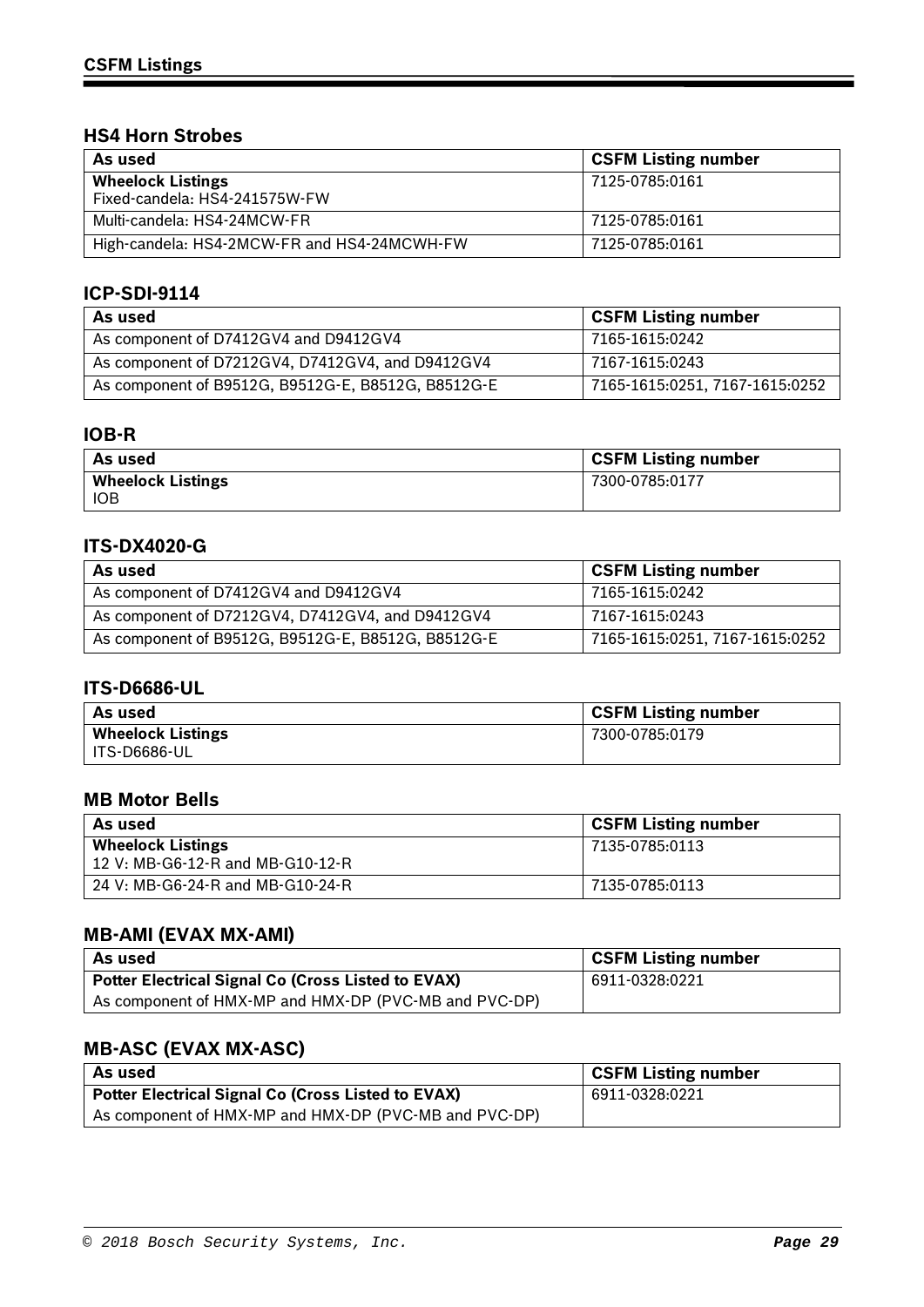# **MB-DCC (EVAX MX-DCC)**

| ' As used                                             | <b>CSFM Listing number</b> |
|-------------------------------------------------------|----------------------------|
| Potter Electrical Signal Co (Cross Listed to EVAX)    | 6911-0328:0221             |
| As component of HMX-MP and HMX-DP (PVC-MB and PVC-DP) |                            |

### **MB-FPI (EVAX MX-FPI)**

| As used                                               | <b>CSFM Listing number</b> |
|-------------------------------------------------------|----------------------------|
| Potter Electrical Signal Co (Cross Listed to EVAX)    | 6911-0328:0221             |
| As component of HMX-MP and HMX-DP (PVC-MB and PVC-DP) |                            |

### **MB-IOI (EVAX MX-IOI)**

| As used                                               | <b>CSFM Listing number</b> |
|-------------------------------------------------------|----------------------------|
| Potter Electrical Signal Co (Cross Listed to EVAX)    | 6911-0328:0221             |
| As component of HMX-MP and HMX-DP (PVC-MB and PVC-DP) |                            |

### **MB-MBR (EVAX MX-MBR)**

| As used                                               | <b>CSFM Listing number</b> |
|-------------------------------------------------------|----------------------------|
| Potter Electrical Signal Co (Cross Listed to EVAX)    | 6911-0328:0221             |
| As component of HMX-MP and HMX-DP (PVC-MB and PVC-DP) |                            |

# **MB-MFH (EVAX MX-MFH)**

| As used                                               | <b>CSFM Listing number</b> |
|-------------------------------------------------------|----------------------------|
| Potter Electrical Signal Co (Cross Listed to EVAX)    | 6911-0328:0221             |
| As component of HMX-MP and HMX-DP (PVC-MB and PVC-DP) |                            |

## **MB-MFP (EVAX MX-MFP)**

| As used                                               | <b>CSFM Listing number</b> |
|-------------------------------------------------------|----------------------------|
| Potter Electrical Signal Co (Cross Listed to EVAX)    | 6911-0328:0221             |
| As component of HMX-MP and HMX-DP (PVC-MB and PVC-DP) |                            |

### **MB-MMC (EVAX MX-MMC)**

| As used                                               | <b>CSFM Listing number</b> |
|-------------------------------------------------------|----------------------------|
| Potter Electrical Signal Co (Cross Listed to EVAX)    | 6911-0328:0221             |
| As component of HMX-MP and HMX-DP (PVC-MB and PVC-DP) |                            |

### **MB-PWR (EVAX MX-PWR)**

| l As used                                             | <b>CSFM Listing number</b> |
|-------------------------------------------------------|----------------------------|
| Potter Electrical Signal Co (Cross Listed to EVAX)    | 6911-0328:0221             |
| As component of HMX-MP and HMX-DP (PVC-MB and PVC-DP) |                            |

# **MB-SLC (EVAX MX-SLC)**

| As used                                               | <b>CSFM Listing number</b> |
|-------------------------------------------------------|----------------------------|
| Potter Electrical Signal Co (Cross Listed to EVAX)    | 6911-0328:0221             |
| As component of HMX-MP and HMX-DP (PVC-MB and PVC-DP) |                            |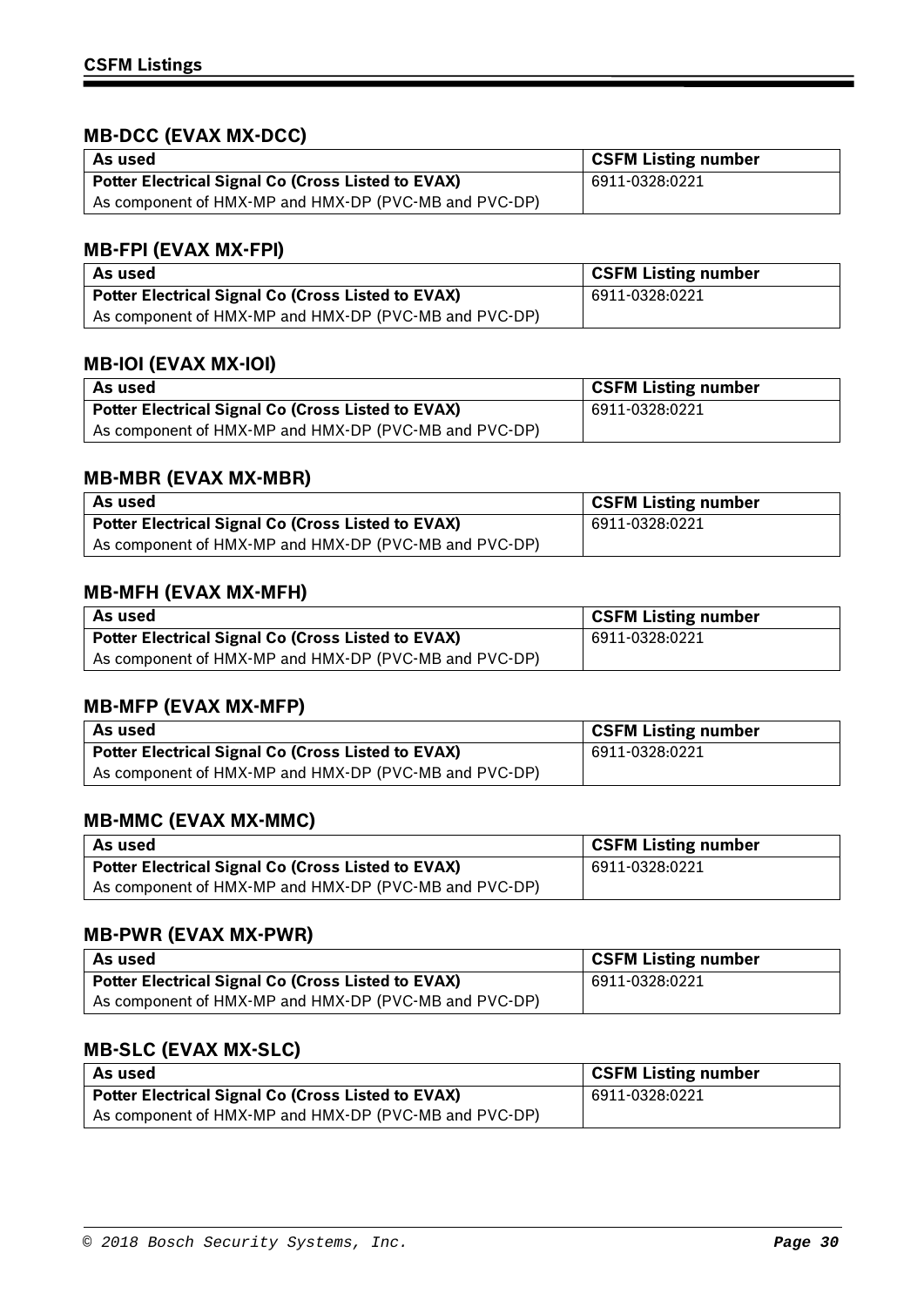# **MB-SSC (EVAX MX-SSC)**

| l As used                                                 | <b>CSFM Listing number</b> |
|-----------------------------------------------------------|----------------------------|
| <b>Potter Electrical Signal Co (Cross Listed to EVAX)</b> | 6911-0328:0221             |
| As component of HMX-MP and HMX-DP (PVC-MB and PVC-DP)     |                            |

# **MIZ Piezoelectric Mini-horns**

| As used                  | <b>CSFM Listing number</b> |
|--------------------------|----------------------------|
| <b>Wheelock Listings</b> | 7135-0785:0150             |
| MIZ-24S-R and MIZ-24S-W  |                            |

# **MT-12/24 Multi-tone Electronic Appliances**

| As used                  | <b>CSFM Listing number</b> |
|--------------------------|----------------------------|
| <b>Wheelock Listings</b> | 7135-0785:0118             |
| MT-12/24-R               |                            |

## **MT Fixed-candela Multi-tone Electronic Appliances**

| As used                               | <b>CSFM Listing number</b> |
|---------------------------------------|----------------------------|
| <b>Wheelock Listings</b>              | 7125-0785:0155             |
| 12 V: MT-121575W-FR and MT-121575W-FW |                            |
| 24 V: MT-241575W-FR and MT-241575W-FW |                            |

## **MT Multi-candela Multi-tone Electronic Appliances**

| As used                     | <b>CSFM Listing number</b> |
|-----------------------------|----------------------------|
| <b>Wheelock Listings</b>    | 7125-0785:0155             |
| MT-24MCW-FR and MT-24MCW-FW |                            |

## **MTWP Weatherproof Multi-tone Electronic Appliances**

| As used                                                  | <b>CSFM Listing number</b> |
|----------------------------------------------------------|----------------------------|
| <b>Wheelock Listings</b><br>Ceiling-mount: MTWP-2475C-FR | 7135-0785:0156             |
| Wall-mount: MTWP-2475W-FR                                | 7135-0785:0156             |

### **NACIM**

| As used                  | <b>CSFM Listing number</b> |
|--------------------------|----------------------------|
| <b>Wheelock Listings</b> | 6911-0785:0157             |
| As component of SP40S    |                            |

#### **PAM-4**

| As used                        | <b>CSFM Listing number</b> |
|--------------------------------|----------------------------|
| <b>Apollo America Listings</b> | 7300-1004:0101             |
| PAM-4                          |                            |

# **RFSM-A**

| As used | <b>CSFM Listing number</b> |
|---------|----------------------------|
| RFSM-A  | 7272-1615:0249             |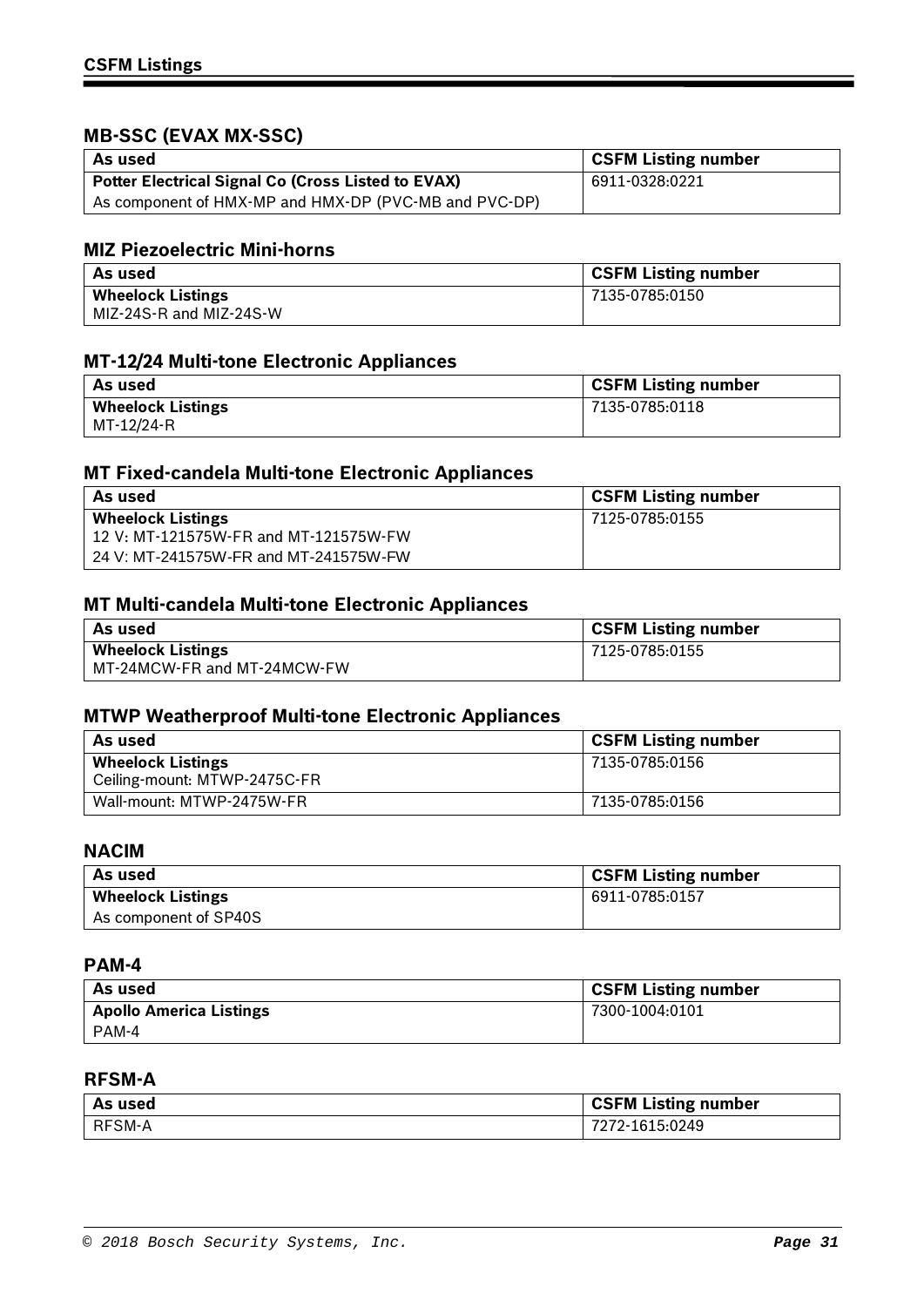# **RSS Ceiling-mount Strobes**

| l As used                                             | <b>CSFM Listing number</b> |
|-------------------------------------------------------|----------------------------|
| <b>Wheelock Listings</b>                              | 7125-0785:0141             |
| Square, multi-candela: RSS-24MCC-FR, and RSS-24MCC-FW |                            |

## **RSS Wall-mount Strobes**

| As used                                          | <b>CSFM Listing number</b> |
|--------------------------------------------------|----------------------------|
| <b>Wheelock Listings</b>                         | 7125-0785:0141             |
| Fixed-candela: RSS-241575W-FR and RSS-241575W-FW |                            |
| Multi-candela: RSS-24MCW-FR and RSS-24MCW-FW     | 7125-0785:0141             |
| High-candela: RSS-24MCWH-FR and RSS-24MCWH-FW    | 7125-0785:0141             |

## **RSSP Retrofit Strobes**

| As used                              | <b>CSFM Listing number</b> |
|--------------------------------------|----------------------------|
| <b>Wheelock Listings</b>             | 7125-0785:0141             |
| 12 V, fixed-candela: RSSP-121575W-FR |                            |
| 24 V, fixed-candela: RSSP-241575W-FR | 7125-0785:0141             |

# **RSSPWP Weatherproof Strobes**

| As used                                           | <b>CSFM Listing number</b> |
|---------------------------------------------------|----------------------------|
| <b>Wheelock Listings</b>                          | 7300-0785:0154             |
| Ceiling-mount: RSSWP-2475C-FR, and RSSWP-2475C-FW |                            |
| Wall-mount: RSSWP-2475W-FR                        | 7300-0785:0154             |

### **S8-70/25**

| <b>CSFM Listing number</b> |
|----------------------------|
| 7320-0785:0164             |
|                            |

# **S8 Ceiling-mount Speaker Strobes**

| As used                    | <b>CSFM Listing number</b> |
|----------------------------|----------------------------|
| <b>Wheelock Listings</b>   | 7320-0785:0164             |
| Multi-candela: S8-24MCC-FW |                            |
| High-candela: S8-24MCCH-FW | 7320-0785:0164             |

### **SBB-R/-W**

| As used                  | <b>CSFM Listing number</b> |
|--------------------------|----------------------------|
| <b>Wheelock Listings</b> | 7300-0785:0177             |
| <b>SBB</b>               |                            |

## **SER-R/-W**

| l As used                | <b>CSFM Listing number</b> |
|--------------------------|----------------------------|
| <b>Wheelock Listings</b> | 7300-0785:0177             |
| <b>SER</b>               |                            |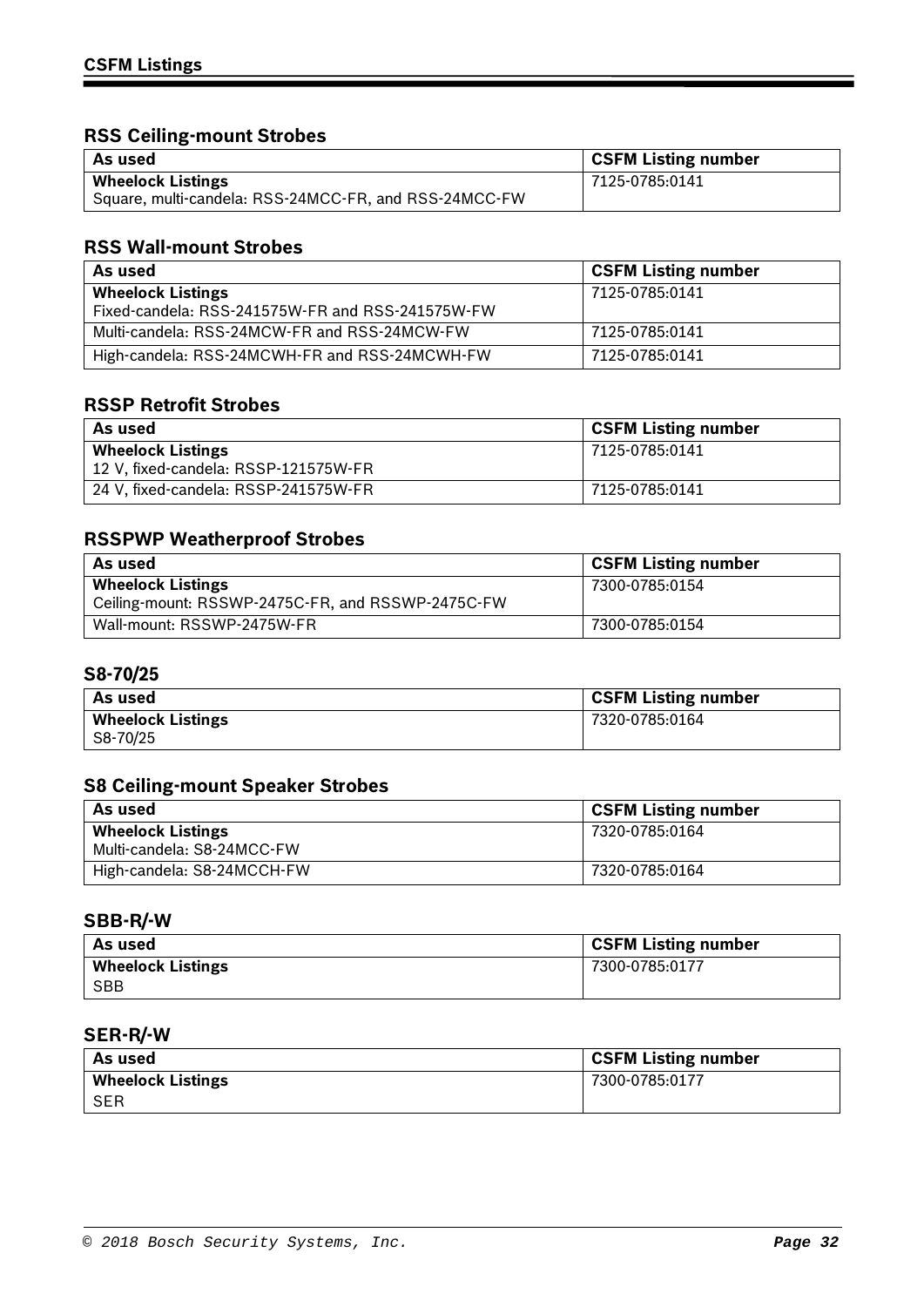## **SFP-R**

| As used                  | <b>CSFM Listing number</b> |
|--------------------------|----------------------------|
| <b>Wheelock Listings</b> | 7300-0785:0177             |
| <b>SFP</b>               |                            |

## **SHBB-R**

| As used                  | <b>CSFM Listing number</b> |
|--------------------------|----------------------------|
| <b>Wheelock Listings</b> | 7300-0785:0177             |
| SHBB                     |                            |

### **SP4-APS**

| As used                  | <b>CSFM Listing number</b> |
|--------------------------|----------------------------|
| <b>Wheelock Listings</b> | 6911-0785:0157             |
| As component of SP40S    |                            |

# **SP4Z-A/B**

| As used                  | <b>CSFM Listing number</b> |
|--------------------------|----------------------------|
| <b>Wheelock Listings</b> | 6911-0785:0157             |
| As component of SP40S    |                            |

### **SP40S**

| As used                  | <b>CSFM Listing number</b> |
|--------------------------|----------------------------|
| <b>Wheelock Listings</b> | 6911-0785:0157             |
| SP40S                    |                            |

# **SP-SVC**

| As used                  | <b>CSFM Listing number</b> |
|--------------------------|----------------------------|
| <b>Wheelock Listings</b> | 6911-0785:0157             |
| As component of SP40S    |                            |

## **SPB-320, SPB-160, and SPB-80/4**

| As used                  | <b>CSFM Listing number</b> |
|--------------------------|----------------------------|
| <b>Wheelock Listings</b> | 6911-0785:0157             |
| As component of SP40S    |                            |

### **SPMB-4Z**

| As used                  | <b>CSFM Listing number</b> |
|--------------------------|----------------------------|
| <b>Wheelock Listings</b> | 6911-0785:0157             |
| As component of SP40S    |                            |

# **SPRM**

| As used                  | <b>CSFM Listing number</b> |
|--------------------------|----------------------------|
| <b>Wheelock Listings</b> | 6911-0785:0157             |
| As component of SP40S    |                            |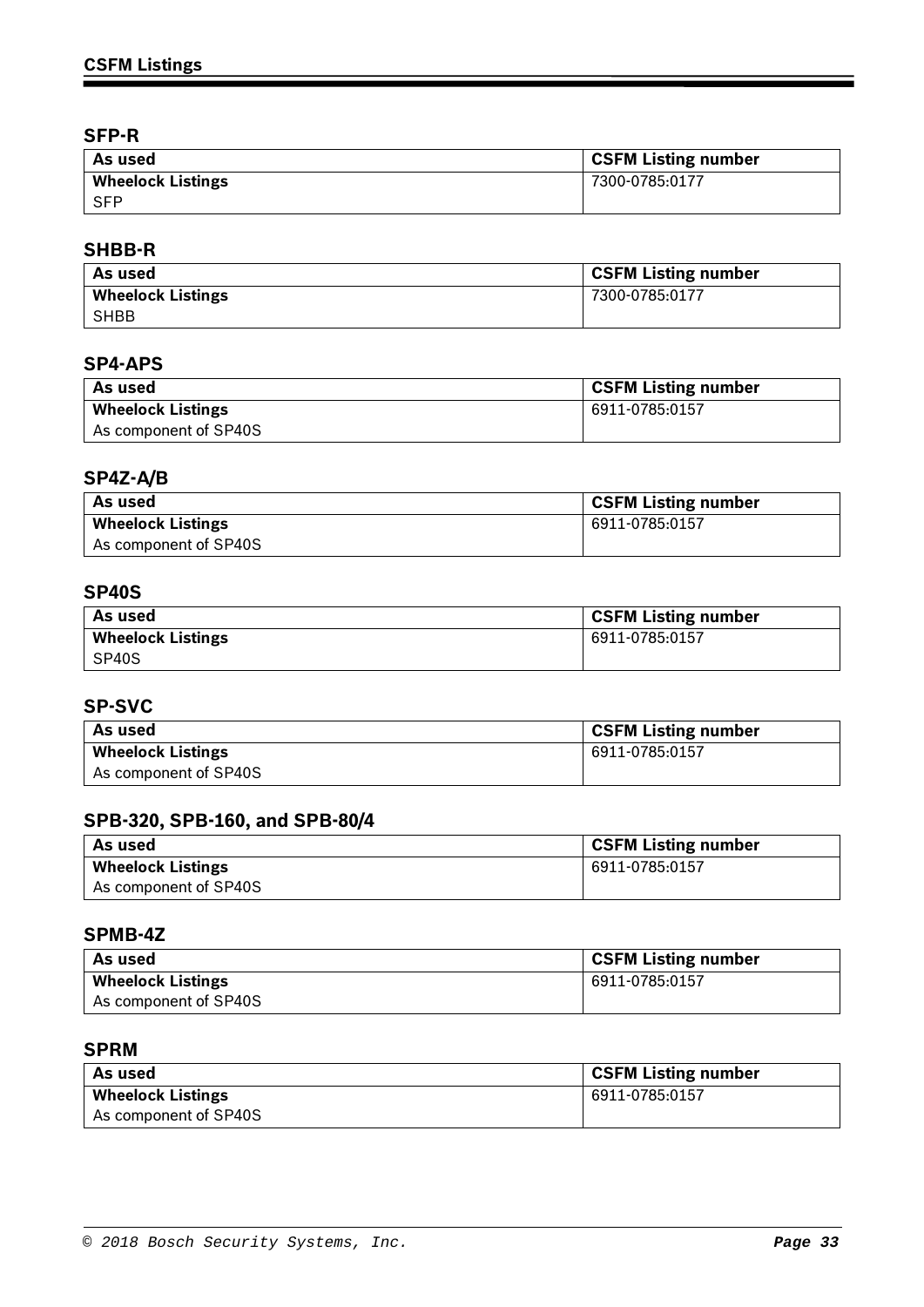# **SS-BZR-PG/SP Wall Bezels**

| As used                        | <b>CSFM Listing number</b>     |
|--------------------------------|--------------------------------|
| <b>System Sensor Listings</b>  | 7135-1653:0503, 7125-1653:0504 |
| BZR-PG and BZW-PG (Portuguese) |                                |
| BZR-SP and BZW-SP (Spanish)    |                                |

## **SS-BZRC-PG/SP Ceiling Bezels**

| As used                          | <b>CSFM Listing number</b>     |
|----------------------------------|--------------------------------|
| <b>System Sensor Listings</b>    | 7135-1653:0503, 7125-1653:0504 |
| BZRC-PG and BZWC-PG (Portuguese) |                                |
| BZRC-SP and BZWC-SP (Spanish)    |                                |

## **SS-MDL3R/W Synchronization Modules**

| As used                       | <b>CSFM Listing number</b> |
|-------------------------------|----------------------------|
| <b>System Sensor Listings</b> | 7300-1653:0202             |
| MDL3R and MDL3W               |                            |

## **SS-P Two-wire Indoor Horn Strobes**

| As used                                      | <b>CSFM Listing number</b> |
|----------------------------------------------|----------------------------|
| <b>System Sensor Listings</b>                | 7125-1653:0188             |
| Ceiling-mount, standard candela: SCR and SCW |                            |
| Ceiling-mount, high candela: SCRH and SCWH   | 7125-1653:0188             |
| Wall-mount, standard candela: SR and SW      | 7125-1653:0188             |

### **SS-P2RH-LF**

| As used                       | <b>CSFM Listing number</b> |
|-------------------------------|----------------------------|
| <b>System Sensor Listings</b> | 7125-1653:0224             |
| I P2RH-LF                     |                            |

# **SS-P2RK**

| As used                        | <b>CSFM Listing number</b> |
|--------------------------------|----------------------------|
| System Sensor Listings<br>P2RK | 7125-1653:0188             |

# **SS-P2RL/WL**

| As used                | <b>CSFM Listing number</b> |
|------------------------|----------------------------|
| System Sensor Listings | 7135-1653:0503             |
| P2RL and P2WL          |                            |

## **SS-PC2RL/WL**

| As used                                          | <b>CSFM Listing number</b> |
|--------------------------------------------------|----------------------------|
| <b>System Sensor Listings</b><br>PC2RL and PC2WL | 7135-1653:0503             |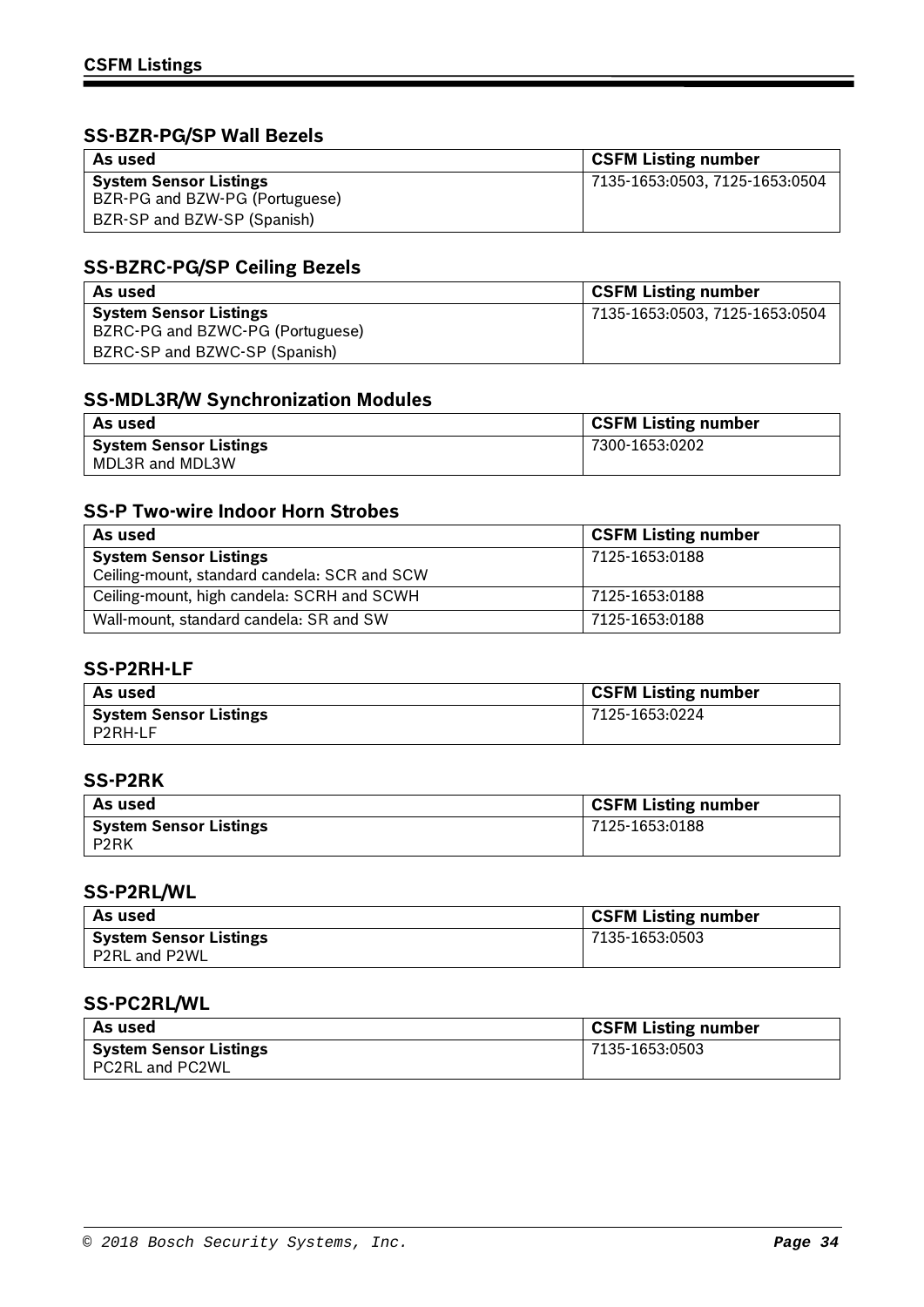## **SS-S Two-wire Indoor Strobes**

| As used                                        | <b>CSFM Listing number</b> |
|------------------------------------------------|----------------------------|
| <b>System Sensor Listings</b>                  | 7125-1653:0186             |
| Ceiling-mount, standard candela: PC2R and PC2W |                            |
| Ceiling-mount, high candela: PC2RH and PC2WH   | 7125-1653:0186             |
| Wall-mount, standard candela: P2R and P2W      | 7125-1653:0186             |

# **SS-SBBSPR/W Back Boxes**

| As used                       | <b>CSFM Listing number</b> |
|-------------------------------|----------------------------|
| <b>System Sensor Listings</b> | 7300-1653:0222             |
| SBBSPR and SBBSPW             |                            |

# **SS-SRK**

| As used                                 | <b>CSFM Listing number</b> |
|-----------------------------------------|----------------------------|
| <b>System Sensor Listings</b><br>SS-SRK | 7300-1653:0187             |

## **SS-SRL/WL**

| As used                       | <b>CSFM Listing number</b> |
|-------------------------------|----------------------------|
| <b>System Sensor Listings</b> | 77125-1653:0504            |
| SRL and SWL                   |                            |

# **SS-SCRL/WL**

| As used                | <b>CSFM Listing number</b> |
|------------------------|----------------------------|
| System Sensor Listings | 77125-1653:0504            |
| SCRL and SCWL          |                            |

## **STH-15SR Supervised Horn**

| As used                  | <b>CSFM Listing number</b> |
|--------------------------|----------------------------|
| <b>Wheelock Listings</b> | 7320-0785:0144             |
| STH-15SR                 |                            |

## **ULPS (IPP-AL400-ULPS)**

| As used                  | <b>CSFM Listing number</b> |
|--------------------------|----------------------------|
| <b>Altronix Listings</b> | 7315-1335:0100             |
| AL400UL                  |                            |
| <b>Bosch Listings</b>    | 7300-1615:0226             |
| <b>ULPS</b>              |                            |

### **WBB-R**

| As used                  | <b>CSFM Listing number</b> |
|--------------------------|----------------------------|
| <b>Wheelock Listings</b> | 7300-0785:0177             |
| <b>WBB</b>               |                            |